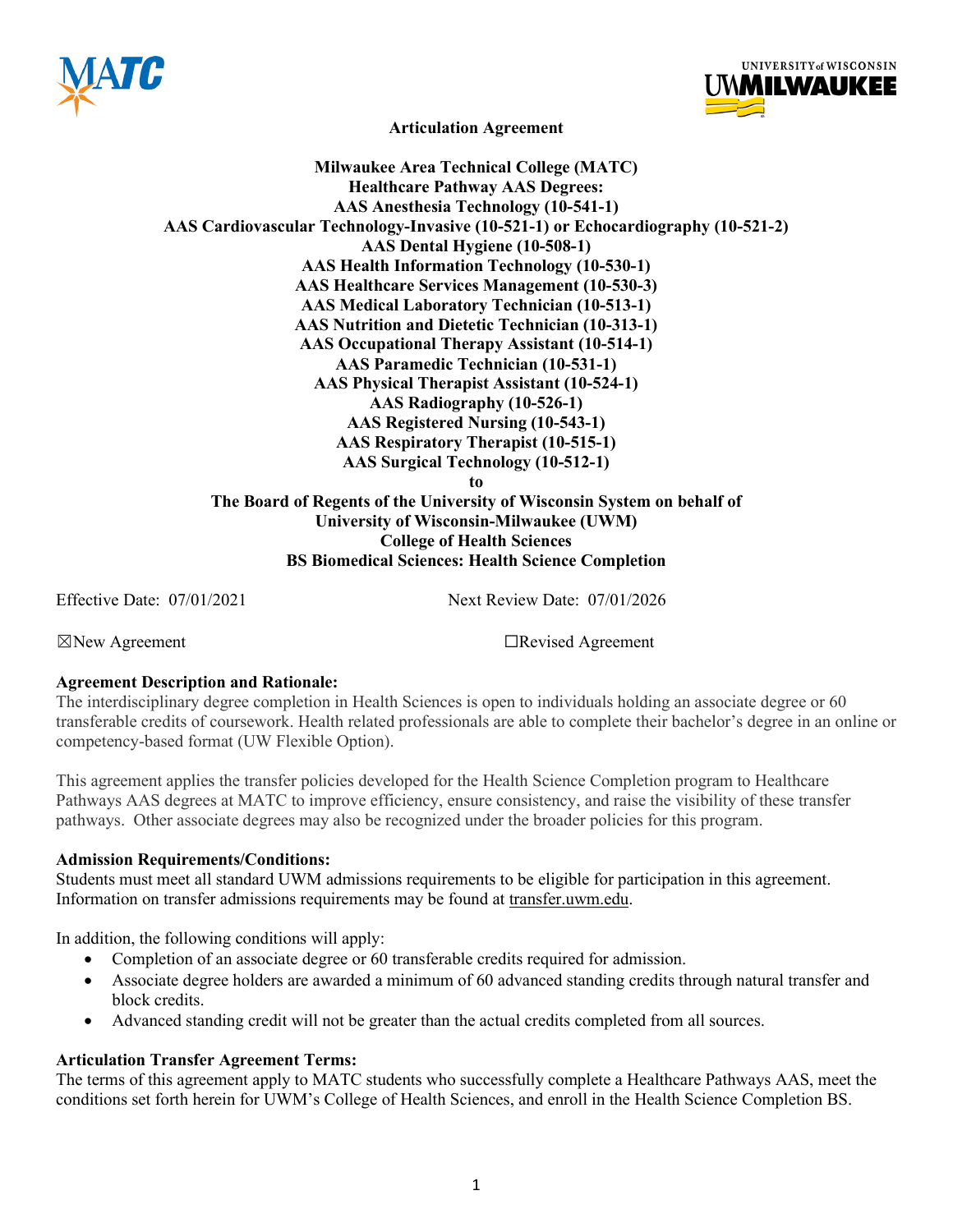Healthcare Pathways AAS degrees will transfer to UWM's Health Science Completion BS in accordance with the following:

- The MATC Healthcare Pathways AAS degree must be posted on an official transcript in order for this agreement to be applied.
	- o Students actively enrolled in the AAS degree and expecting to complete it prior to enrollment may be admitted under the general terms of this agreement, pending receipt of a final, degree-bearing transcript.
	- o Without associate degree completion, course-by-course transfer rules will be referenced, and some equivalencies identified in this agreement may no longer apply.
	- A minimum of 60 and maximum of 72 credits will transfer as designated in Appendix A.
		- o General education courses will transfer according to established course-to-course equivalencies.
			- o Technical education courses will transfer as a block of at least 30 credits. Additional credits will be added as needed to reach full degree completion.
- In addition to the Healthcare Pathways programs specified above, the terms of this agreement may be extended to Associate of Arts, Associate of Science, or other AAS degrees at MATC, including:
	- o Emergency Medical Technician
	- o Fire Protection Technician
	- o Human Resources
	- o Human Service Associate
	- o Supply Chain Management
- Course equivalencies specified in this articulation agreement are subject to change in the event that either curriculum for the AAS degrees or Health Science Completion program undergoes revision.

All credits applied to associate degree requirements, including credits accepted in transfer or awarded through prior learning assessment, will be recognized by UWM and transfer as applied by the associate degree-awarding institution.

Program-to-program transfer courses/credits are accepted only for the UWM program/degree specified in this agreement. A change of major/degree/program may invalidate these courses/credits for transfer unless they are approved within some other transfer agreement for a different major/degree/program at UWM.

Coursework taken in addition to what is required for the associate degree will be evaluated on a course-by-course basis and transferred in accordance with routine UWM transfer policy. A maximum of 72 credits can be transferred from MATC to UWM. Information on the transferability of specific, non-articulating courses may be found in Transferology (www.transferology.com) or UWM's Transfer Equivalency Database (TED) (ted.uwm.edu). For UWM General Education Requirement (GER) transfer equivalencies, refer to Appendix B.

## **Graduation Requirements/Policies:**

In addition to meeting all General Education and major requirements, students must satisfy the following to receive the BS Biomedical Sciences: Health Science Completion degree at UWM:

- A minimum of 120 credits is required to complete the bachelor's degree, including all required courses. The final 30 credits must be completed at UWM.
- Students with outstanding GER requirements or planning to attend specific, professional graduate programs may need to complete additional credits than those required for the Health Sciences Degree Completion (BS) major.
- A cumulative UWM GPA of 2.500 must be maintained.

A transfer course/credit articulation table showing how the Healthcare Pathways AAS degrees from MATC transfer to UWM's Health Science Completion BS appears in Appendix A. Some coursework may be combined to meet requirements within the BS program. Also, some courses that ordinarily do not transfer may do so under the terms of this agreement. Without associate degree completion, some coursework/equivalencies outlined in this agreement may not transfer as indicated.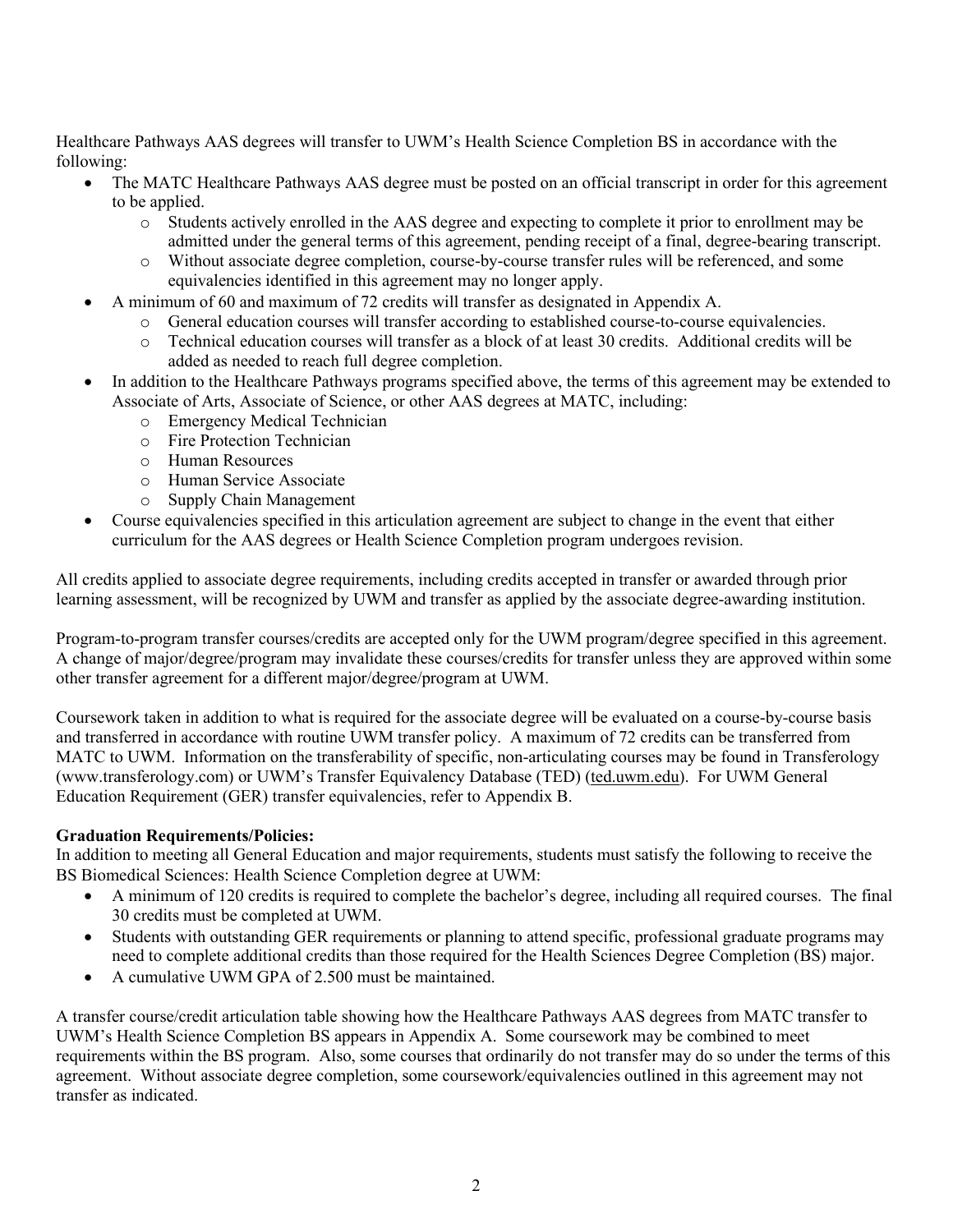## **Institutional Commitment:**

This agreement is based on curricula in place for the 2020-21 academic year. The terms of this agreement may be applied to degrees completed prior to 2021 upon individual review to ensure consistency in the curriculum. This agreement is valid for a period of five years. Both MATC and UWM agree to provide periodic updates in the instance that requirements for either of the programs change. At the end of the effective period, the terms of the agreement will be reviewed, updated as necessary, and continued if agreed upon by both parties.

In the instance either school wishes to end the agreement, 180-day advanced notice is required. Any students who have applied, been admitted, and/or have matriculated while the agreement was active will be allowed to continue under its original terms.

MATC and UWM will make the terms of this agreement public and may develop marketing materials for its promotion. Each institution will provide advising as appropriate to interested students regarding this agreement. The two institutions agree to provide information necessary to aid in the successful transfer of these students and their academic credits.

Both institutions reserve the right to review and approve marketing materials created for the promotion of this agreement and will adhere to stated standards for the use of their respective names and logos. Furthermore, each institution assumes responsibility for communicating and marketing this agreement to its student population. Links to this agreement may be provided and should be maintained regularly, with notification to the other institution.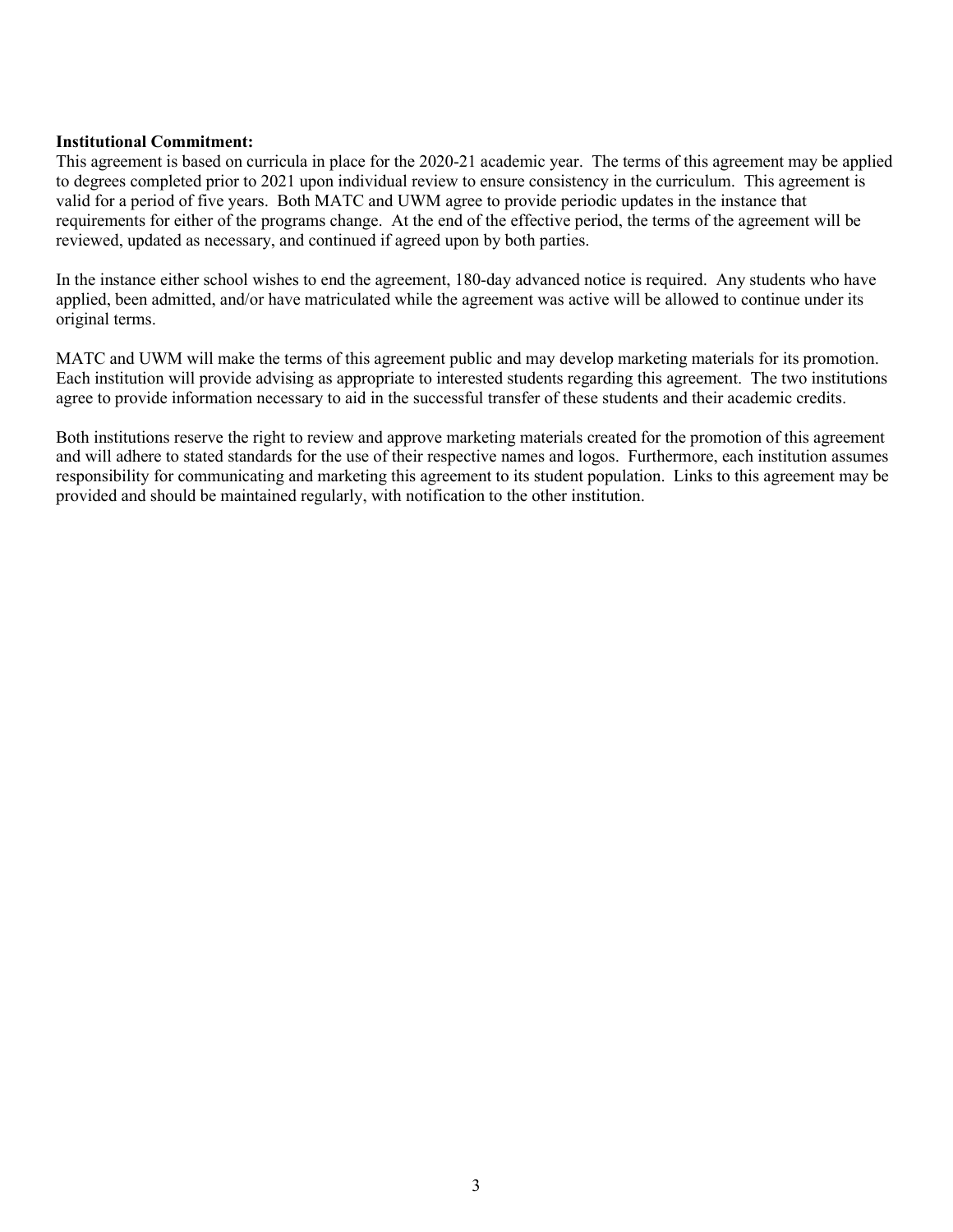#### **Approved by:**

The Board of Regents of the University of Wisconsin System on behalf of University of Wisconsin-Milwaukee

\_\_\_\_\_\_\_\_\_\_\_\_\_\_\_\_\_\_\_\_\_\_\_\_\_\_\_\_\_\_\_\_\_\_\_\_\_\_\_\_\_\_\_\_\_

 $\mathcal{L}_\text{max}$  , and the contract of the contract of the contract of the contract of the contract of the contract of the contract of the contract of the contract of the contract of the contract of the contract of the contr

#### **Signatures on file.**

Johannes Britz, Ph.D., Date Provost/Vice Chancellor of Academic Affairs

Jennifer Doll, Ph.D., Date Acting Dean, College of Health Sciences

Official notices regarding this agreement should be sent to:

University of Wisconsin-Milwaukee

Chris Head Assistant Director of Transfer Services P.O. Box 729 Milwaukee, WI 53201-0729 head@uwm.edu 414-229-2754

Milwaukee Area Technical College

\_\_\_\_\_\_\_\_\_\_\_\_\_\_\_\_\_\_\_\_\_\_\_\_\_\_\_\_\_\_\_\_\_\_\_\_\_\_\_\_\_\_\_\_\_

Mohammad Dakwar, Ed.D., Date Vice President of Learning

Kelly J. Dries, Ph.D., RN, Date Dean, Healthcare Pathway

 $\mathcal{L}_\text{max}$  , and the contract of the contract of the contract of the contract of the contract of the contract of the contract of the contract of the contract of the contract of the contract of the contract of the contr

Milwaukee Area Technical College

Jonathan Feld Director of Articulation & Transfer 700 West State Street Milwaukee, WI 53233-1443 feldj@matc.edu 414-297-6179

A copy of this agreement will be uploaded to: https://uwm.edu/registrar/students/articulation-agreements/.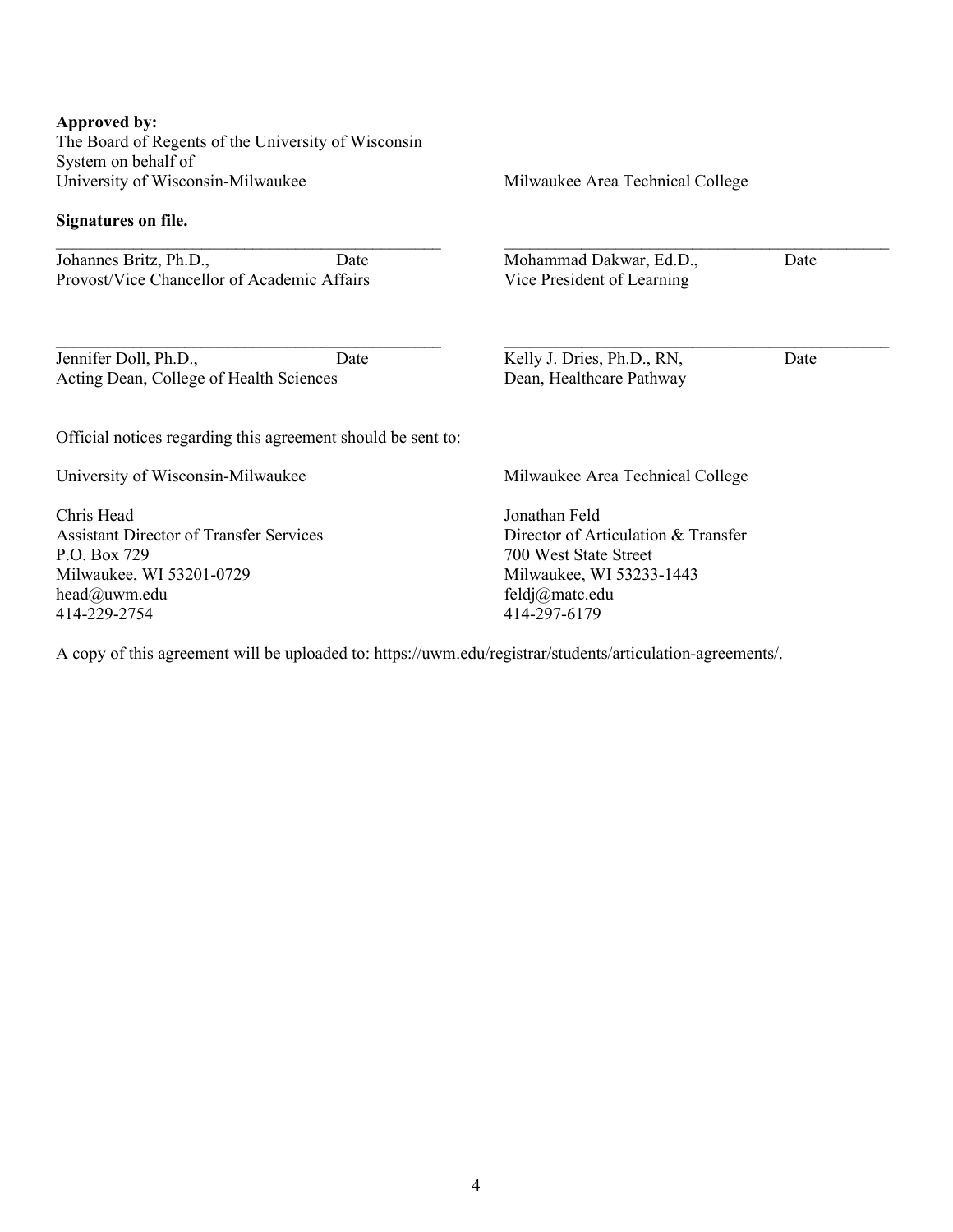#### **Appendix A.1: Program-to-Program Transfer Table**

## **Milwaukee Area Technical College (MATC) Healthcare Pathway AAS Anesthesia Technology (10-541-1) to The Board of Regents of the University of Wisconsin System on behalf of University of Wisconsin-Milwaukee (UWM) College of Health Sciences BS Biomedical Sciences: Health Science Completion**

| <b>Degree Requirement</b>            | <b>MATC Coursework</b>                               | Cr                       | <b>UWM Coursework</b>               | $\mathbf{C}\mathbf{r}$   |
|--------------------------------------|------------------------------------------------------|--------------------------|-------------------------------------|--------------------------|
| <b>GER Requirements</b>              | See Appendix B for WCTC courses that<br>fulfill GERs |                          |                                     |                          |
| Oral and Written Comm-Part A         | Met w/C or better in ENG-197 below                   | $-$                      |                                     |                          |
| Oral and Written Comm-Part B         | <b>ENG-197 Technical Reporting</b>                   | $-$                      | ENGLISH 206 (see major)             |                          |
| Quantitative Literacy-Part A         |                                                      |                          | Approved math course or placement   | $\overline{\mathbf{3}}$  |
| Quantitative Literacy-Part B         |                                                      |                          | Met by KIN 270 in major             | $-$                      |
| Foreign Language                     |                                                      |                          | 2 years HS (or 2 semesters college) | --                       |
| Art                                  |                                                      |                          | Various courses (see Appendix B)    | 3                        |
| Humanities (6 credits)               |                                                      |                          | Various courses (see Appendix B)    | $\overline{3}$           |
|                                      |                                                      |                          | Various courses (see Appendix B)    | $\overline{3}$           |
| Natural Science (6 credits)          |                                                      |                          | Met by BMS 205 in major             | $-$                      |
| (including one lab)                  | BIOSCI-179 Adv Anatomy & Physiology                  | $\overline{\mathcal{L}}$ | BIO SCI 203 (if BIOSCI-177 taken)   |                          |
| Social Science (6 credits)           | PSYCH-199 Psych of Human Relations                   | $\overline{3}$           |                                     |                          |
|                                      | SOCSCI-197 Contemporary Am Soc                       | 3                        | SOCIOL 102                          |                          |
| <b>Cultural Diversity</b>            |                                                      |                          | Met by BMS 245 in major             | $\overline{\phantom{a}}$ |
| <b>Major Requirements</b>            |                                                      |                          |                                     |                          |
| Healthcare Delivery in US            |                                                      |                          | <b>HS 102</b>                       | 3                        |
| Lead Healthcare Professionals        |                                                      |                          | <b>HCA 220</b>                      | $\overline{3}$           |
| Health Sciences Writing or           |                                                      |                          | <b>ENGLISH 207</b>                  |                          |
| <b>Technical Writing</b>             | ENG-197 Technical Reporting                          | 3                        | <b>ENGLISH 206</b>                  |                          |
| Intro Diagnostic Medicine            |                                                      |                          | <b>BMS 205</b>                      | $\overline{3}$           |
| Client Diversity in Health Sci       |                                                      |                          | <b>BMS 245</b>                      | $\overline{3}$           |
| Intro Complementary &                |                                                      |                          |                                     |                          |
| <b>Integrative Health Approaches</b> |                                                      |                          | <b>BMS 260</b>                      | 3                        |
| <b>Stats in Health Professions</b>   |                                                      |                          | <b>KIN 270</b>                      | 3                        |
| Disability: Society & Person         |                                                      |                          | THERREC 202                         | $\overline{3}$           |
| <b>Adv Health Sciences</b>           |                                                      |                          |                                     |                          |
| Law HC Consumers/Profs               |                                                      |                          | HS 311                              | 3                        |
| Ethics/Values in Health/Fitness      |                                                      |                          | <b>KIN 400</b>                      | $\overline{\mathbf{3}}$  |
| Human Pathophys: Fund                |                                                      |                          | <b>BMS 301</b>                      | 1                        |
| Human Pathophys: Org Sys I           |                                                      |                          | <b>BMS 302</b>                      | 1                        |
| Human Pathophys: Org Sys II          |                                                      |                          | <b>BMS 303</b>                      | 1                        |
| Teamwork in Health Professions       |                                                      |                          | <b>BMS 433</b>                      | 3                        |
| Professional Dvlp in Health Sci      |                                                      |                          | <b>BMS 434</b>                      | 3                        |
| Inclusive/Disability Prgm Comm       |                                                      |                          | THERREC 303                         | 3                        |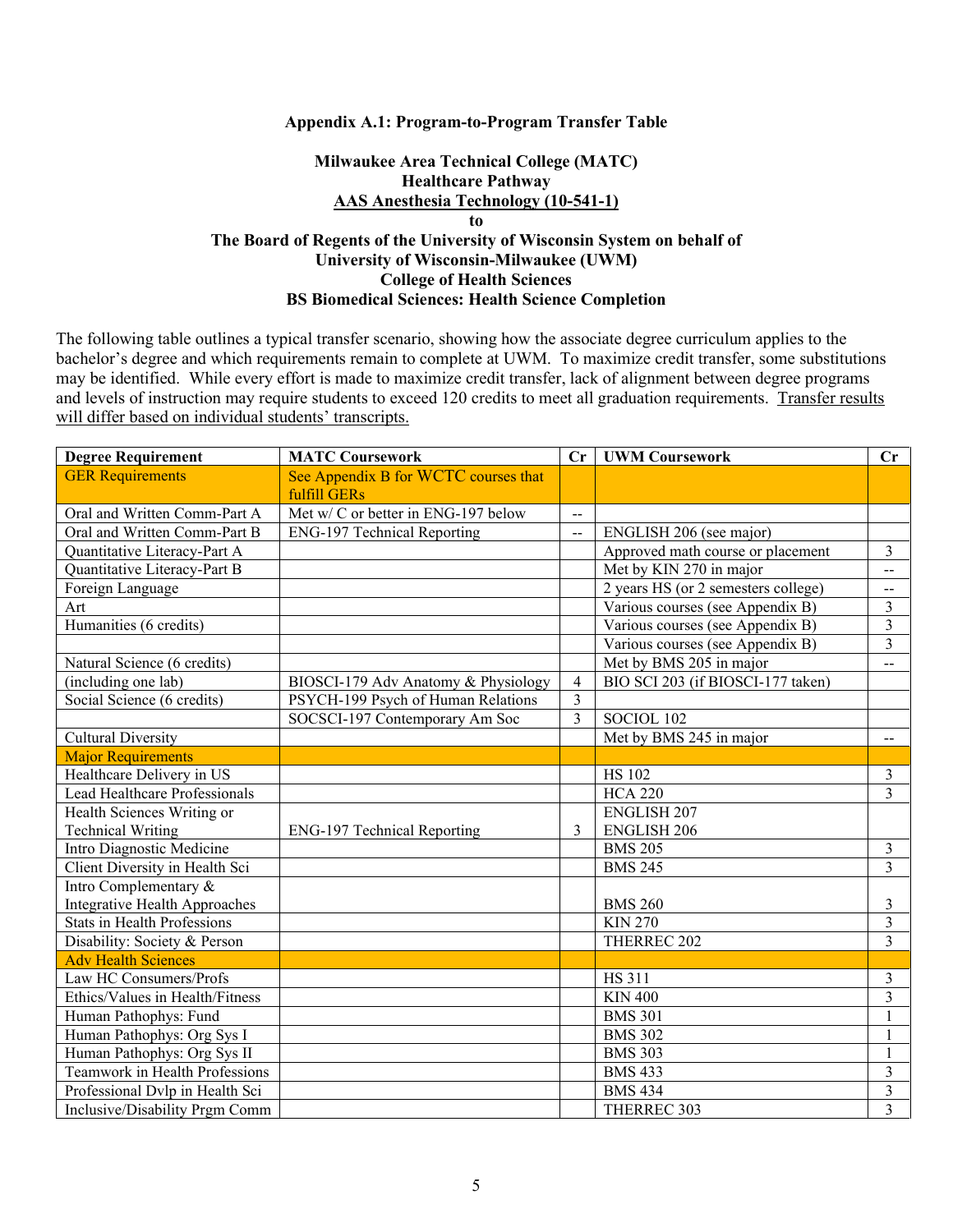| <b>Electives</b>     |                                      |    |                                   |    |
|----------------------|--------------------------------------|----|-----------------------------------|----|
|                      | AAS Technical Studies course block   | 44 |                                   |    |
|                      | <b>ENG-195 Written Communication</b> |    | ENGLISH 101                       |    |
|                      | BIOSCI-177 Gen Anatomy & Physiology  |    | BIO SCI 202 (if BIOSCI-179 taken) |    |
|                      |                                      |    | Free elective credit              |    |
| <b>TOTAL CREDITS</b> | *Recommended substitution.           | 64 |                                   | 56 |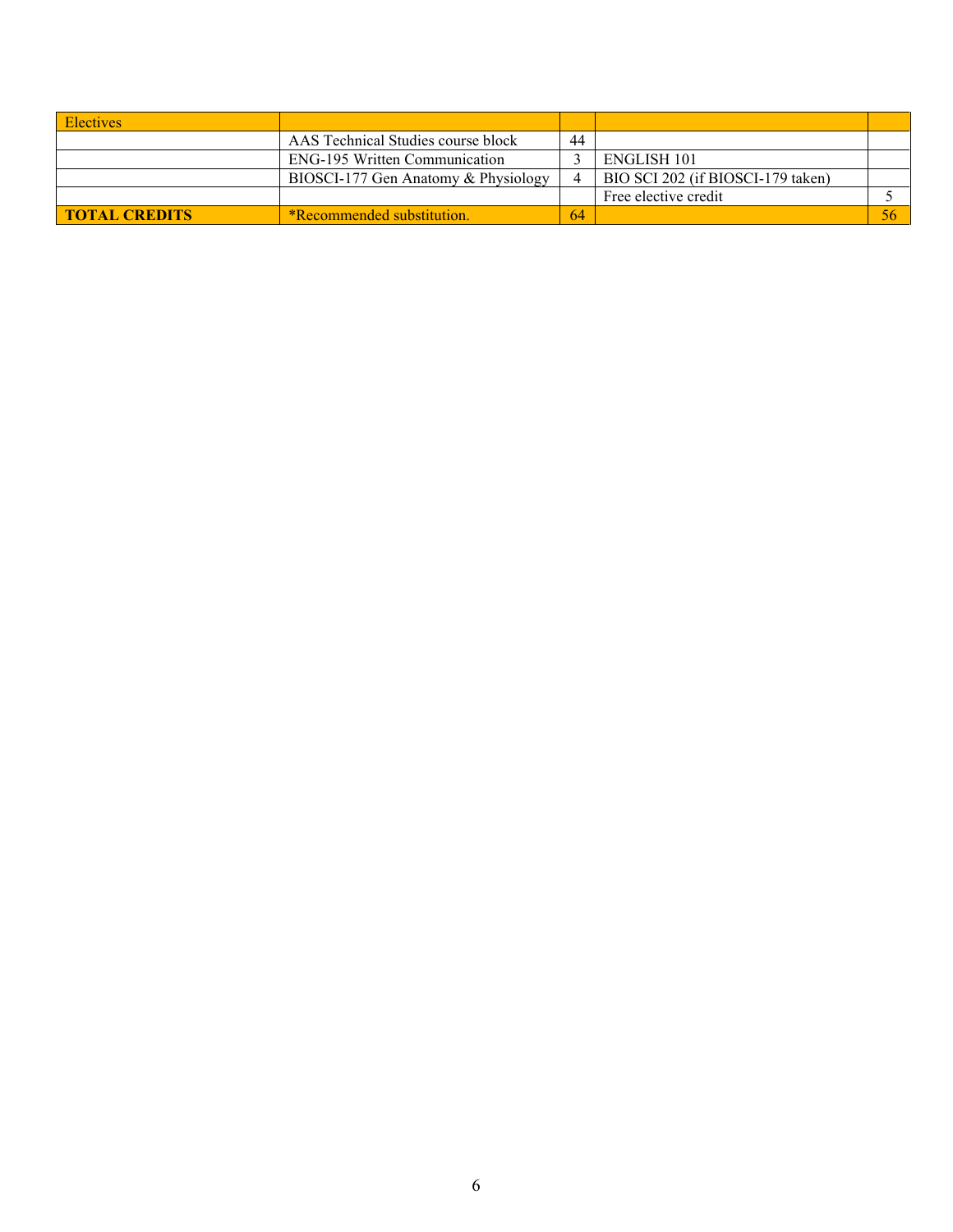### **Appendix A.2: Program-to-Program Transfer Table**

# **Milwaukee Area Technical College (MATC) Healthcare Pathway AAS Cardiovascular Technology-Invasive (10-521-1) or Echocardiography (10-521-2) to**

## **The Board of Regents of the University of Wisconsin System on behalf of University of Wisconsin-Milwaukee (UWM) College of Health Sciences BS Biomedical Sciences: Health Science Completion**

| <b>Degree Requirement</b>            | <b>MATC Coursework</b>                               | $\mathbf{C}\mathbf{r}$ | <b>UWM Coursework</b>               | $\mathbf{C}\mathbf{r}$  |
|--------------------------------------|------------------------------------------------------|------------------------|-------------------------------------|-------------------------|
| <b>GER Requirements</b>              | See Appendix B for WCTC courses that<br>fulfill GERs |                        |                                     |                         |
| Oral and Written Comm-Part A         | Met w/ C or better in ENG-197 below                  | $\sim$                 |                                     |                         |
| Oral and Written Comm-Part B         | <b>ENG-197 Technical Reporting</b>                   | $\overline{a}$         | ENGLISH 206 (see major)             |                         |
| Quantitative Literacy-Part A         |                                                      |                        | Approved math course or placement   | $\mathfrak{Z}$          |
| Quantitative Literacy-Part B         |                                                      |                        | Met by KIN 270 in major             | $\overline{a}$          |
| Foreign Language                     |                                                      |                        | 2 years HS (or 2 semesters college) | $\overline{a}$          |
| Art                                  |                                                      |                        | Various courses (see Appendix B)    | $\overline{3}$          |
| Humanities (6 credits)               |                                                      |                        | Various courses (see Appendix B)    | $\overline{\mathbf{3}}$ |
|                                      |                                                      |                        | Various courses (see Appendix B)    | $\overline{3}$          |
| Natural Science (6 credits)          |                                                      |                        | Met by BMS 205 in major             | $-$                     |
| (including one lab)                  | BIOSCI-197 Microbiology                              | $\overline{4}$         | <b>BIO SCI 101</b>                  |                         |
| Social Science (6 credits)           | PSYCH-199 Psych of Human Relations                   | $\overline{3}$         |                                     |                         |
|                                      | SOCSCI-172 Intro Diversity Studies                   | $\overline{a}$         | SOCIOL 224 (meets BMS 245 in major) |                         |
| <b>Cultural Diversity</b>            | Met by SOCSCI-172                                    | $-$                    |                                     |                         |
| <b>Major Requirements</b>            |                                                      |                        |                                     |                         |
| Healthcare Delivery in US            |                                                      |                        | <b>HS 102</b>                       | $\mathfrak{Z}$          |
| Lead Healthcare Professionals        |                                                      |                        | <b>HCA 220</b>                      | $\overline{3}$          |
| Health Sciences Writing or           |                                                      |                        | <b>ENGLISH 207</b>                  |                         |
| <b>Technical Writing</b>             | ENG-197 Technical Writing                            | 3                      | <b>ENGLISH 206</b>                  |                         |
| Intro Diagnostic Medicine            |                                                      |                        | <b>BMS 205</b>                      | $\overline{\mathbf{3}}$ |
| Client Diversity in Health Sci       | SOCSCI-172 Intro Diversity Studies                   | 3                      | <b>BMS 245</b>                      |                         |
| Intro Complementary &                |                                                      |                        |                                     |                         |
| <b>Integrative Health Approaches</b> |                                                      |                        | <b>BMS 260</b>                      | 3                       |
| <b>Stats in Health Professions</b>   |                                                      |                        | <b>KIN 270</b>                      | $\overline{3}$          |
| Disability: Society & Person         |                                                      |                        | THERREC 202                         | $\overline{3}$          |
| <b>Adv Health Sciences</b>           |                                                      |                        |                                     |                         |
| Law HC Consumers/Profs               |                                                      |                        | <b>HS 311</b>                       | $\mathfrak{Z}$          |
| Ethics/Values in Health/Fitness      |                                                      |                        | <b>KIN 400</b>                      | $\overline{\mathbf{3}}$ |
| Human Pathophys: Fund                |                                                      |                        | <b>BMS 301</b>                      | $\mathbf{1}$            |
| Human Pathophys: Org Sys I           |                                                      |                        | <b>BMS 302</b>                      | $\mathbf{1}$            |
| Human Pathophys: Org Sys II          |                                                      |                        | <b>BMS 303</b>                      | 1                       |
| Teamwork in Health Professions       |                                                      |                        | <b>BMS 433</b>                      | $\mathfrak{Z}$          |
| Professional Dvlp in Health Sci      |                                                      |                        | <b>BMS 434</b>                      | $\mathfrak{Z}$          |
| Inclusive/Disability Prgm Comm       |                                                      |                        | THERREC 303                         | $\overline{3}$          |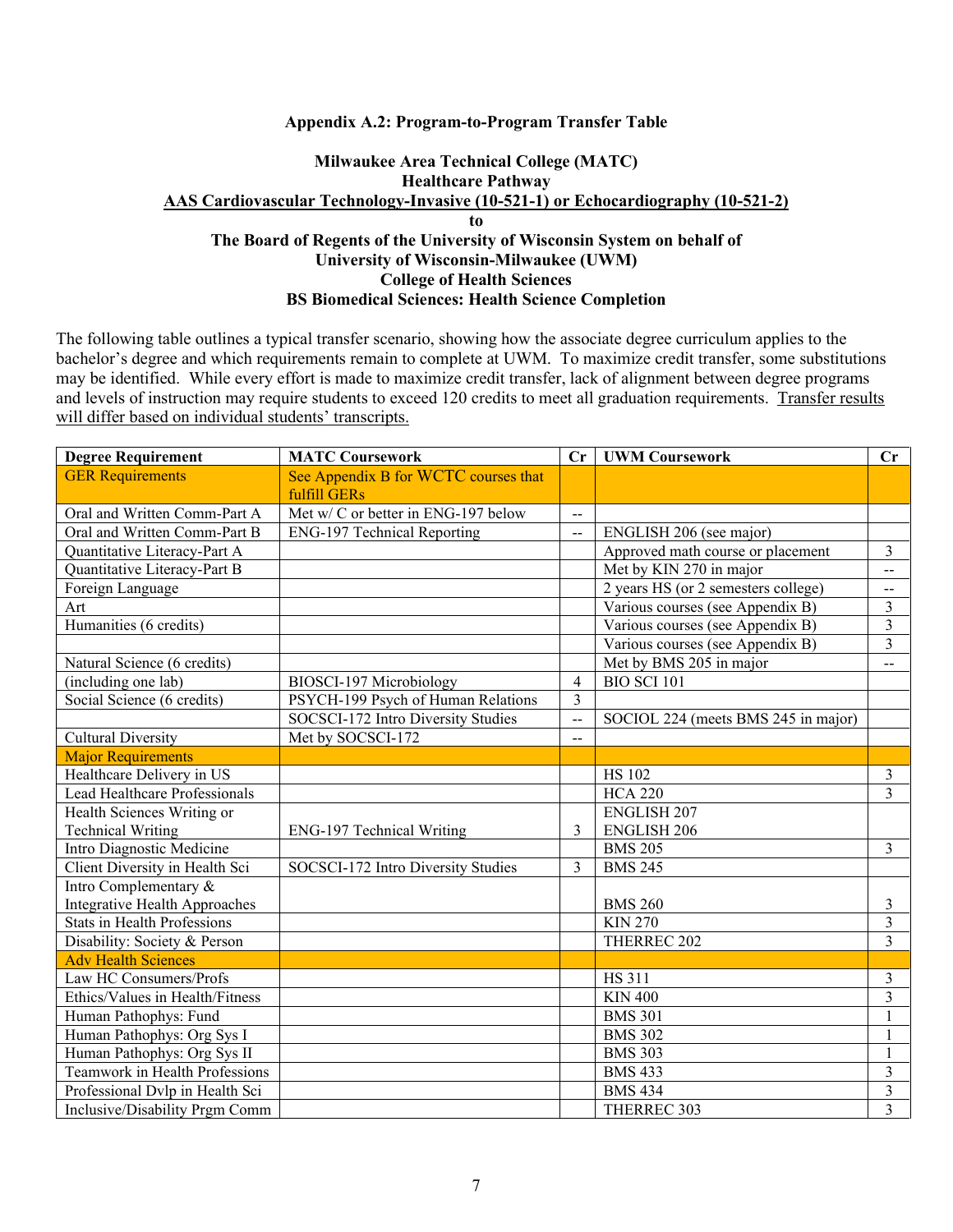| <b>Electives</b>     |                                      |     |                      |  |
|----------------------|--------------------------------------|-----|----------------------|--|
|                      | AAS Technical Studies course block   | 48  |                      |  |
|                      | <b>ENG-195 Written Communication</b> |     | ENGLISH 101          |  |
|                      |                                      |     | Free elective credit |  |
| <b>TOTAL CREDITS</b> | <b>*Recommended substitution.</b>    | -64 |                      |  |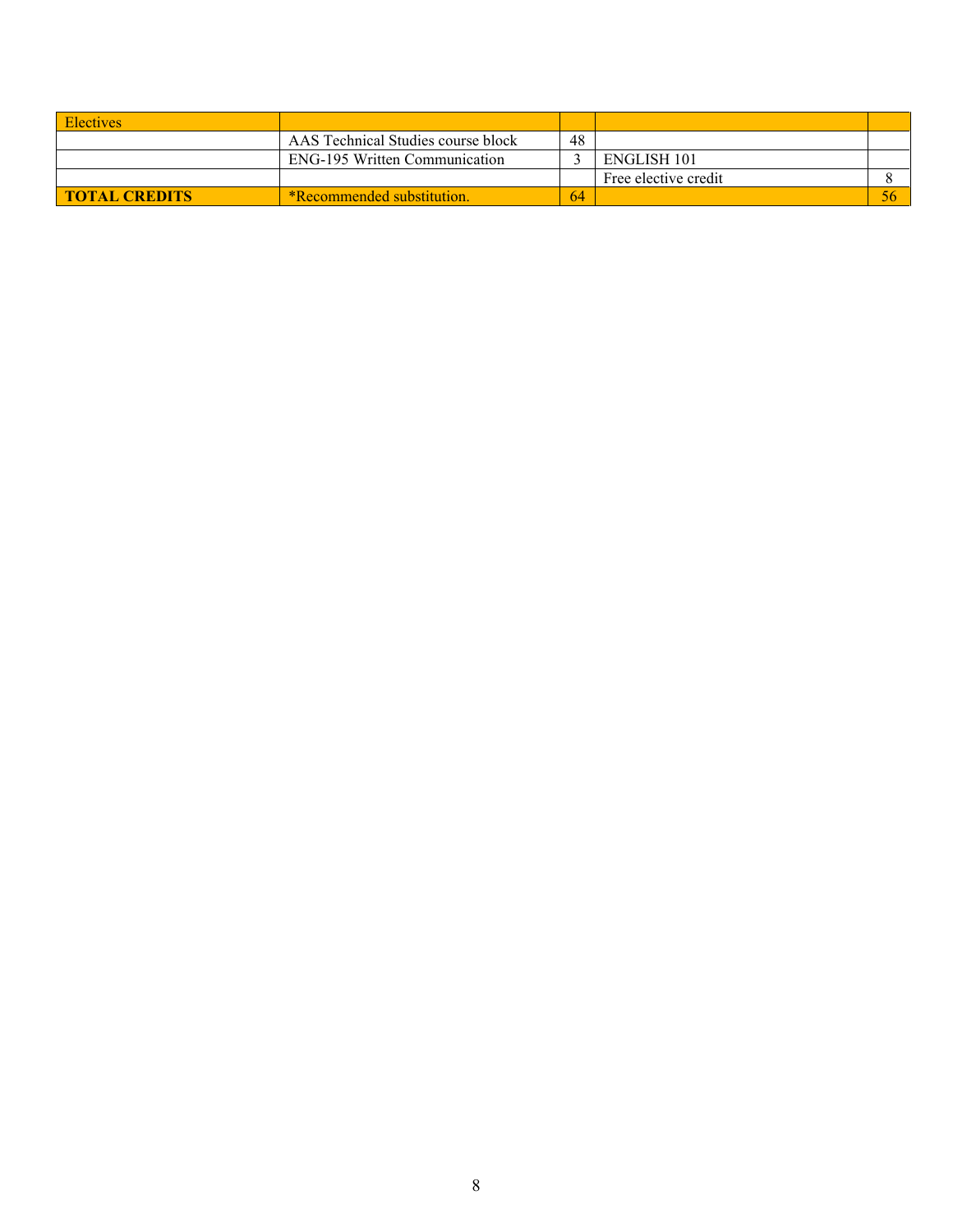#### **Appendix A.3: Program-to-Program Transfer Table**

### **Milwaukee Area Technical College (MATC) Healthcare Pathway AAS Dental Hygiene (10-508-1) to**

# **The Board of Regents of the University of Wisconsin System on behalf of University of Wisconsin-Milwaukee (UWM) College of Health Sciences BS Biomedical Sciences: Health Science Completion**

| <b>Degree Requirement</b>         | <b>MATC Coursework</b>               | Cr             | <b>UWM Coursework</b>               | Cr                       |
|-----------------------------------|--------------------------------------|----------------|-------------------------------------|--------------------------|
| <b>GER Requirements</b>           | See Appendix B for WCTC courses that |                |                                     |                          |
|                                   | fulfill GERs                         |                |                                     |                          |
| Oral and Written Comm-Part A      |                                      |                | ENGLISH 102 or placement            | $\mathfrak{Z}$           |
| Oral and Written Comm-Part B      |                                      |                | ENGLISH 206 or 207 (see major)      | $\overline{\phantom{a}}$ |
| Quantitative Literacy-Part A      |                                      |                | Approved math course or placement   | 3                        |
| Quantitative Literacy-Part B      |                                      |                | Met by KIN 270 in major             | $\overline{\phantom{a}}$ |
| Foreign Language                  |                                      |                | 2 years HS (or 2 semesters college) | $\overline{\phantom{a}}$ |
| Art                               |                                      |                | Various courses (see Appendix B)    | $\overline{3}$           |
| Humanities (6 credits)            |                                      |                | Various courses (see Appendix B)    | $\overline{3}$           |
|                                   |                                      |                | Various courses (see Appendix B)    | $\overline{3}$           |
| Natural Science (6 credits)       |                                      |                | Met by BMS 205 in major             | $-$                      |
| (including one $\overline{lab}$ ) | BIOSCI-197 Microbiology              | $\overline{4}$ | <b>BIO SCI 101</b>                  |                          |
| Social Science (6 credits)        | PSYCH-199 Psych of Human Relations   | 3              |                                     |                          |
|                                   | SOCSCI-172 Intro Diversity Studies   | $\overline{a}$ | SOCIOL 224 (meets BMS 245 in major) |                          |
| <b>Cultural Diversity</b>         | Met by SOCSCI-172                    | $-$            |                                     |                          |
| <b>Major Requirements</b>         |                                      |                |                                     |                          |
| Healthcare Delivery in US         |                                      |                | <b>HS 102</b>                       | $\mathfrak{Z}$           |
| Lead Healthcare Professionals     |                                      |                | <b>HCA 220</b>                      | $\overline{3}$           |
| Health Sciences Writing or        |                                      |                | <b>ENGLISH 207</b>                  | 3                        |
| <b>Technical Writing</b>          |                                      |                | <b>ENGLISH 206</b>                  |                          |
| Intro Diagnostic Medicine         |                                      |                | <b>BMS 205</b>                      | $\overline{3}$           |
| Client Diversity in Health Sci    | SOCSCI-172 Intro Diversity Studies   | 3              | <b>BMS 245</b>                      |                          |
| Intro Complementary &             |                                      |                |                                     |                          |
| Integrative Health Approaches     |                                      |                | <b>BMS 260</b>                      | 3                        |
| Stats in Health Professions       |                                      |                | <b>KIN 270</b>                      | $\overline{3}$           |
| Disability: Society & Person      |                                      |                | THERREC 202                         | $\overline{3}$           |
| <b>Adv Health Sciences</b>        |                                      |                |                                     |                          |
| Law HC Consumers/Profs            |                                      |                | <b>HS 311</b>                       | 3                        |
| Ethics/Values in Health/Fitness   |                                      |                | <b>KIN 400</b>                      | $\overline{3}$           |
| Human Pathophys: Fund             |                                      |                | <b>BMS 301</b>                      | 1                        |
| Human Pathophys: Org Sys I        |                                      |                | <b>BMS 302</b>                      | $\mathbf{1}$             |
| Human Pathophys: Org Sys II       |                                      |                | <b>BMS 303</b>                      | $\mathbf{1}$             |
| Teamwork in Health Professions    |                                      |                | <b>BMS 433</b>                      | 3                        |
| Professional Dvlp in Health Sci   |                                      |                | <b>BMS 434</b>                      | $\mathfrak{Z}$           |
| Inclusive/Disability Prgm Comm    |                                      |                | THERREC 303                         | $\overline{3}$           |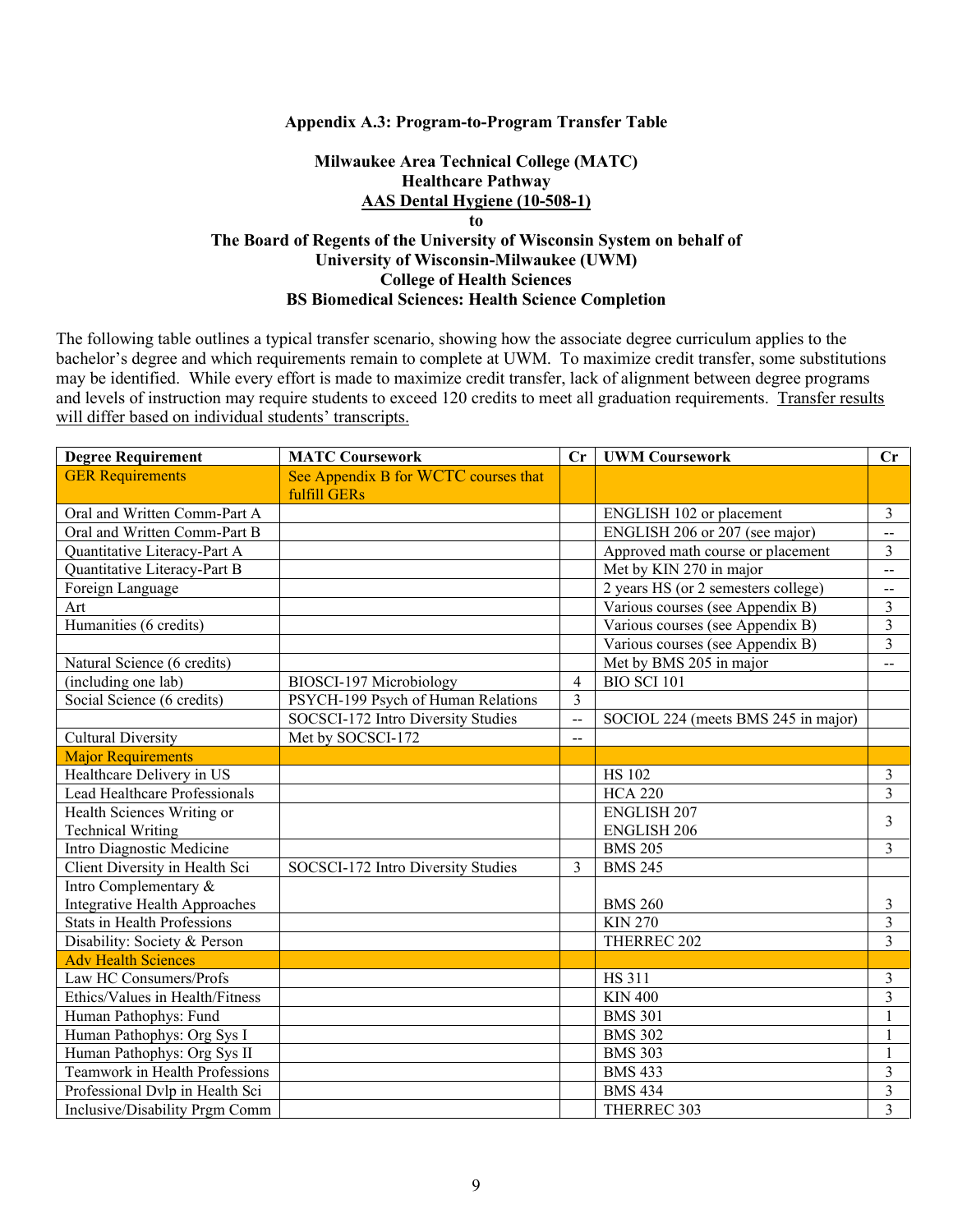| <b>Electives</b>     |                                      |    |                    |  |
|----------------------|--------------------------------------|----|--------------------|--|
|                      | AAS Technical Studies course block   | 43 |                    |  |
|                      | <b>ENG-195 Written Communication</b> |    | <b>ENGLISH 101</b> |  |
|                      | BIOSCI-177 Gen Anatomy & Physiology  | 4  |                    |  |
|                      | CHEM-186 Introductory Biochemistry   |    | <b>CHEM 103</b>    |  |
|                      | ENG-196 Oral/Interpersonal Comm      |    | <b>COMMUN 105</b>  |  |
| <b>TOTAL CREDITS</b> | <b>*Recommended substitution.</b>    | 67 |                    |  |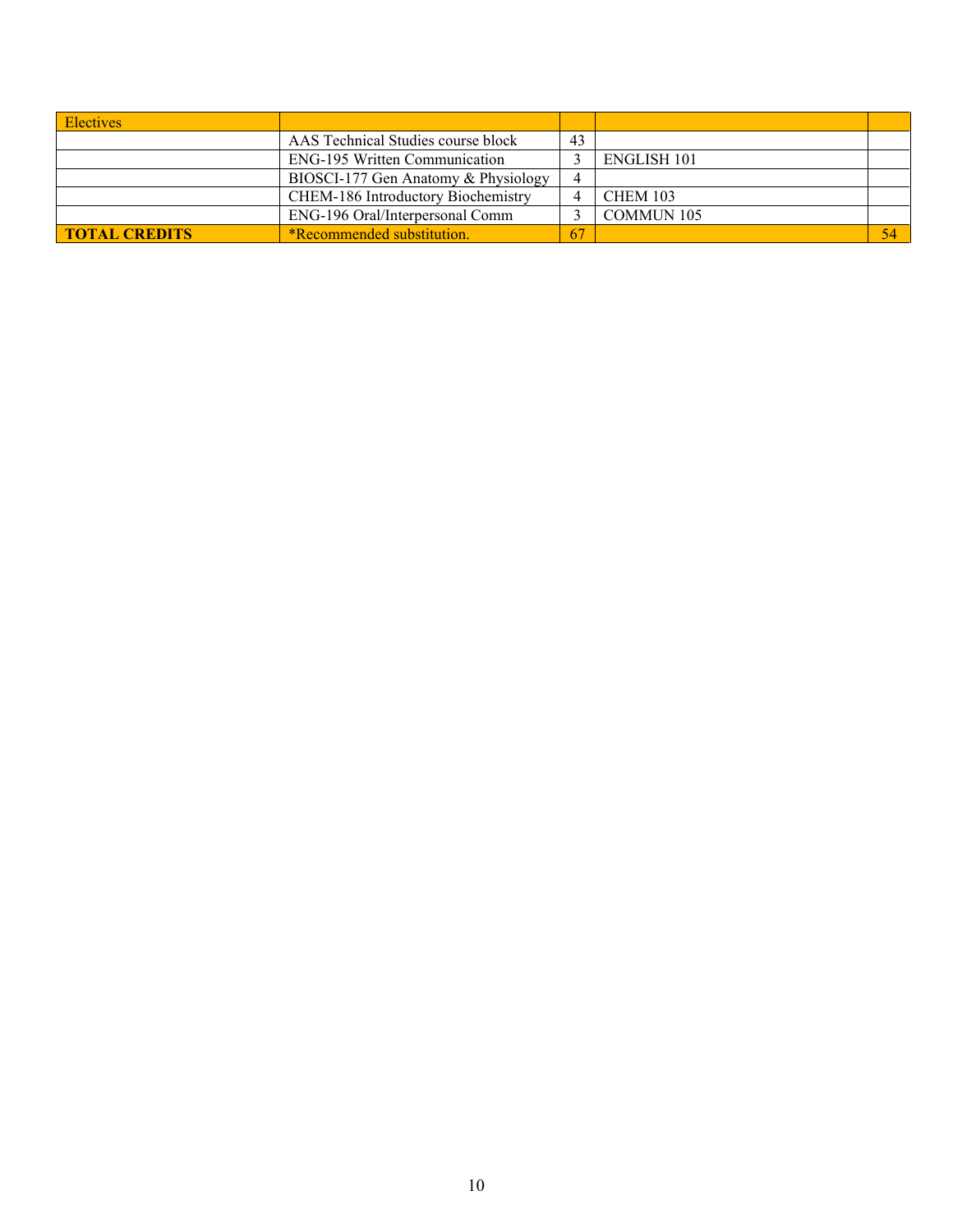#### **Appendix A.4: Program-to-Program Transfer Table**

## **Milwaukee Area Technical College (MATC) Healthcare Pathway AAS Health Information Technology (10-530-1) to The Board of Regents of the University of Wisconsin System on behalf of University of Wisconsin-Milwaukee (UWM) College of Health Sciences BS Biomedical Sciences: Health Science Completion**

| <b>Degree Requirement</b>          | <b>MATC Coursework</b>               | Cr                       | <b>UWM Coursework</b>               | Cr                                            |
|------------------------------------|--------------------------------------|--------------------------|-------------------------------------|-----------------------------------------------|
| <b>GER Requirements</b>            | See Appendix B for WCTC courses that |                          |                                     |                                               |
|                                    | fulfill GERs                         |                          |                                     |                                               |
| Oral and Written Comm-Part A       | Met w/ C or better in ENG-197 below  | $\overline{a}$           |                                     |                                               |
| Oral and Written Comm-Part B       | ENG-197 Technical Reporting          | $\overline{a}$           | ENGLISH 206 (see major)             |                                               |
| Quantitative Literacy-Part A       |                                      |                          | Approved math course or placement   | $\overline{3}$                                |
| Quantitative Literacy-Part B       | MATH-189 Intro Statistics            | $\overline{\phantom{a}}$ | MTHSTAT 215 (meets KIN 270 in maj)  |                                               |
| Foreign Language                   |                                      |                          | 2 years HS (or 2 semesters college) | $\mathord{\hspace{1pt}\text{--}\hspace{1pt}}$ |
| Art                                |                                      |                          | Various courses (see Appendix B)    | $\overline{\mathbf{3}}$                       |
| Humanities (6 credits)             |                                      |                          | Various courses (see Appendix B)    | 3                                             |
|                                    |                                      |                          | Various courses (see Appendix B)    | $\overline{3}$                                |
| Natural Science (6 credits)        |                                      |                          | Met by BMS 205 in major             | $-$                                           |
| (including one lab)                | BIOSCI-177 Gen Anatomy & Phys*       | $\overline{4}$           |                                     |                                               |
| Social Science (6 credits)         | PSYCH-188 Developmental Psychology   | $\overline{3}$           | PSYCH <sub>260</sub>                |                                               |
|                                    | SOCSCI-172 Intro Diversity Studies   | $\overline{a}$           | SOCIOL 224 (meets BMS 245 in major) |                                               |
| <b>Cultural Diversity</b>          | Met by SOCSCI-172                    | $-$                      |                                     |                                               |
| <b>Major Requirements</b>          |                                      |                          |                                     |                                               |
| Healthcare Delivery in US          |                                      |                          | <b>HS 102</b>                       | $\mathfrak{Z}$                                |
| Lead Healthcare Professionals      |                                      |                          | <b>HCA 220</b>                      | $\overline{3}$                                |
| Health Sciences Writing or         |                                      |                          | <b>ENGLISH 207</b>                  |                                               |
| <b>Technical Writing</b>           | ENG-197 Technical Reporting          | 3                        | <b>ENGLISH 206</b>                  |                                               |
| Intro Diagnostic Medicine          |                                      |                          | <b>BMS 205</b>                      | $\overline{3}$                                |
| Client Diversity in Health Sci     | SOCSCI-172 Intro Diversity Studies   | $\overline{3}$           | <b>BMS 245</b>                      |                                               |
| Intro Complementary &              |                                      |                          |                                     |                                               |
| Integrative Health Approaches      |                                      |                          | <b>BMS 260</b>                      | 3                                             |
| <b>Stats in Health Professions</b> | MATH-189 Introductory Statistics     | 3                        | <b>KIN 270</b>                      |                                               |
| Disability: Society & Person       |                                      |                          | THERREC 202                         | $\overline{3}$                                |
| <b>Adv Health Sciences</b>         |                                      |                          |                                     |                                               |
| Law HC Consumers/Profs             |                                      |                          | <b>HS 311</b>                       | 3                                             |
| Ethics/Values in Health/Fitness    |                                      |                          | <b>KIN 400</b>                      | $\overline{3}$                                |
| Human Pathophys: Fund              |                                      |                          | <b>BMS 301</b>                      | $\mathbf{1}$                                  |
| Human Pathophys: Org Sys I         |                                      |                          | <b>BMS 302</b>                      | $\mathbf{1}$                                  |
| Human Pathophys: Org Sys II        |                                      |                          | <b>BMS 303</b>                      | 1                                             |
| Teamwork in Health Professions     |                                      |                          | <b>BMS 433</b>                      | 3                                             |
| Professional Dvlp in Health Sci    |                                      |                          | <b>BMS 434</b>                      | 3                                             |
| Inclusive/Disability Prgm Comm     |                                      |                          | THERREC 303                         | $\overline{3}$                                |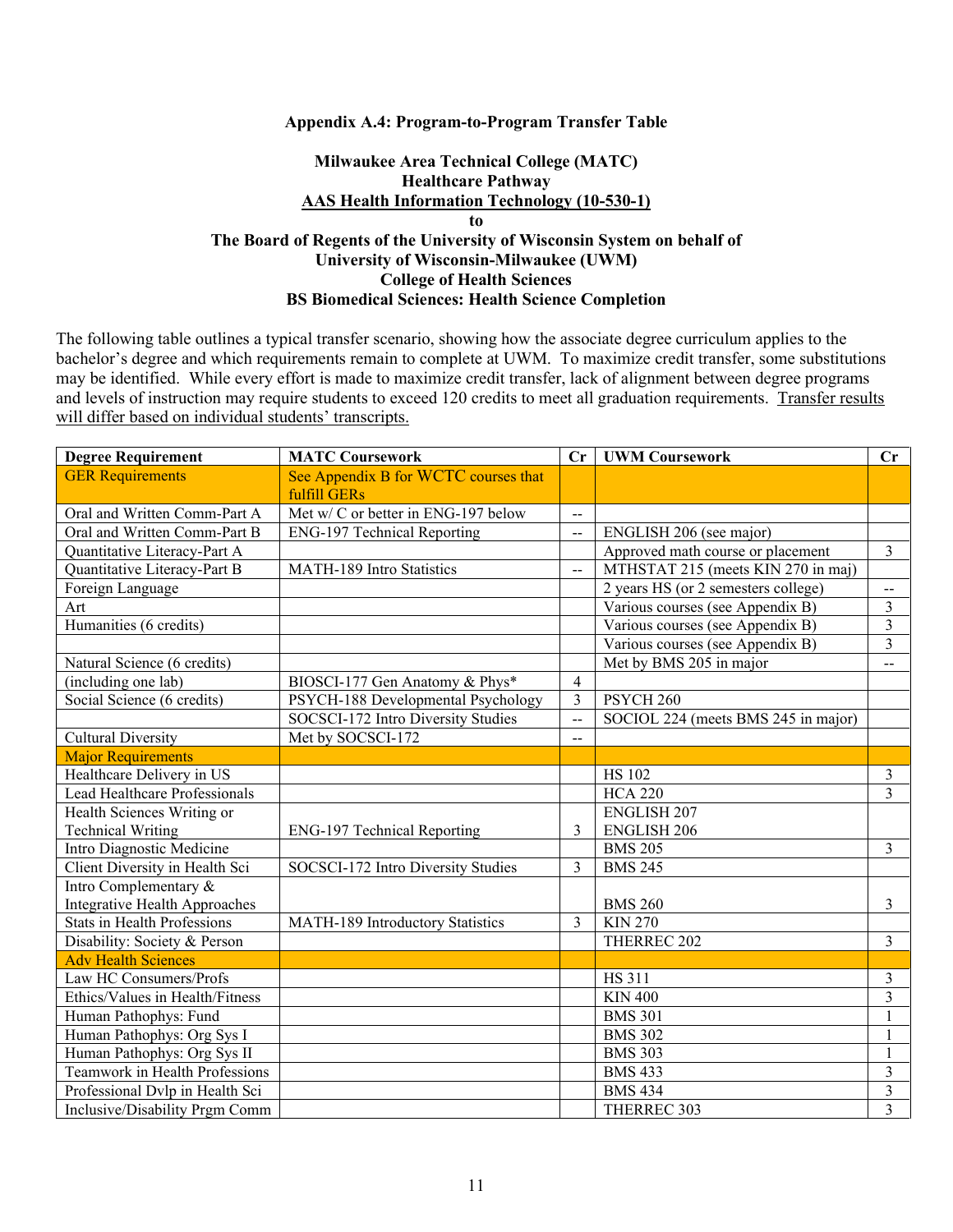| <b>Electives</b>     |                                      |    |                      |  |
|----------------------|--------------------------------------|----|----------------------|--|
|                      | AAS Technical Studies course block   | 44 |                      |  |
|                      | <b>ENG-195 Written Communication</b> |    | ENGLISH 101          |  |
|                      |                                      |    | Free elective credit |  |
| <b>TOTAL CREDITS</b> | <b>*Recommended substitution.</b>    | 63 |                      |  |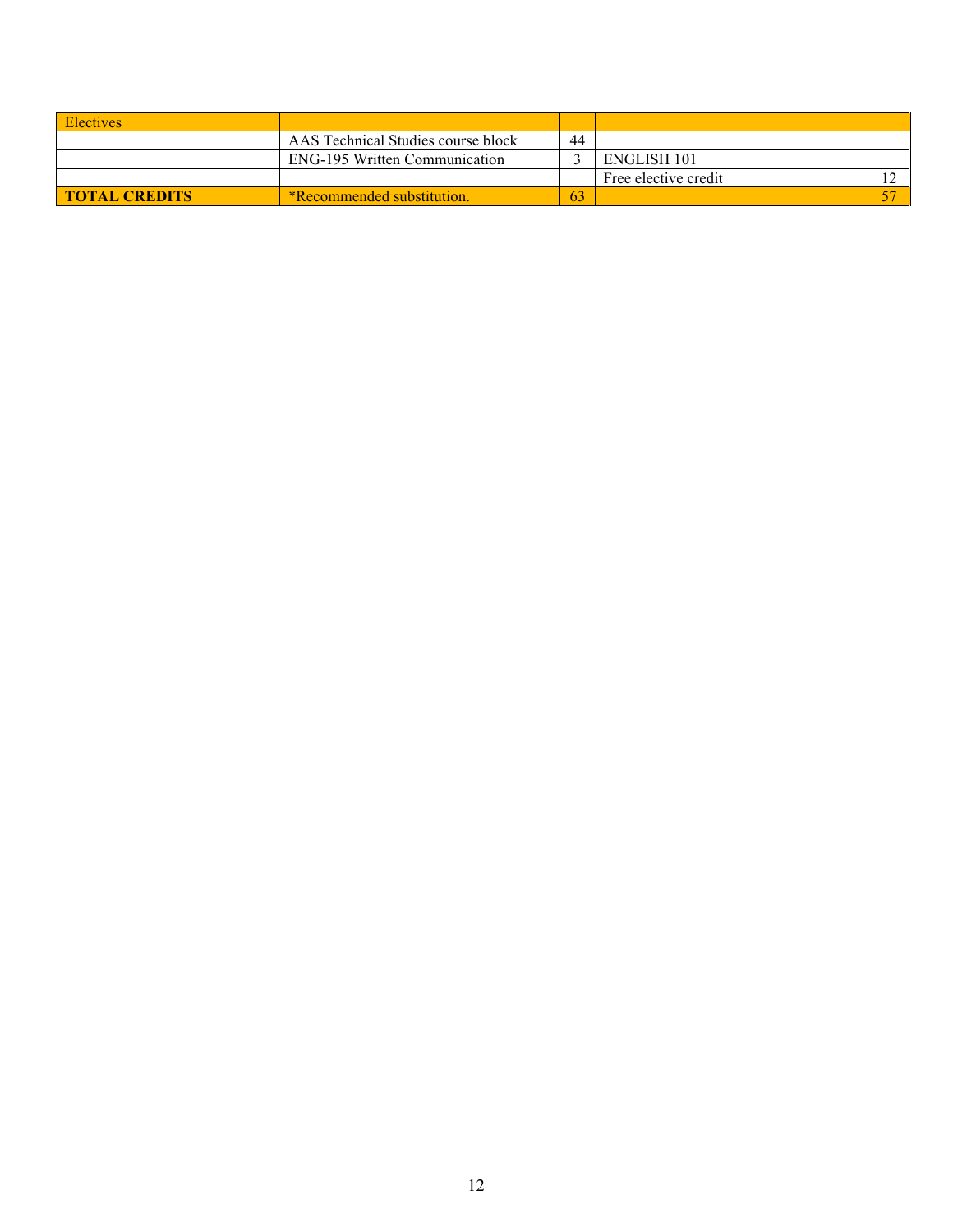#### **Appendix A.5: Program-to-Program Transfer Table**

## **Milwaukee Area Technical College (MATC) Healthcare Pathway AAS Healthcare Services Management (10-530-3) to The Board of Regents of the University of Wisconsin System on behalf of University of Wisconsin-Milwaukee (UWM) College of Health Sciences BS Biomedical Sciences: Health Science Completion**

| <b>Degree Requirement</b>            | <b>MATC Coursework</b>               | Cr                       | <b>UWM Coursework</b>               | Cr                      |
|--------------------------------------|--------------------------------------|--------------------------|-------------------------------------|-------------------------|
| <b>GER Requirements</b>              | See Appendix B for WCTC courses that |                          |                                     |                         |
|                                      | fulfill GERs                         |                          |                                     |                         |
| Oral and Written Comm-Part A         | Met w/ C or better in ENG-197 below  | $\overline{\phantom{a}}$ |                                     |                         |
| Oral and Written Comm-Part B         | <b>ENG-197 Technical Reporting</b>   | $\overline{a}$           | ENGLISH 206 (see major)             |                         |
| Quantitative Literacy-Part A         |                                      |                          | Approved math course or placement   | $\overline{3}$          |
| Quantitative Literacy-Part B         | MATH-189 Intro Statistics            | $\overline{a}$           | MTHSTAT 215 (meets KIN 270 in maj)  |                         |
| Foreign Language                     |                                      |                          | 2 years HS (or 2 semesters college) | $-$                     |
| Art                                  |                                      |                          | Various courses (see Appendix B)    | $\overline{3}$          |
| Humanities (6 credits)               |                                      |                          | Various courses (see Appendix B)    | 3                       |
|                                      |                                      |                          | Various courses (see Appendix B)    | $\overline{3}$          |
| Natural Science (6 credits)          |                                      |                          | Met by BMS 205 in major             | $- -$                   |
| (including one lab)                  | BIOSCI-177 Gen Anatomy & Phys*       | 4                        |                                     |                         |
| Social Science (6 credits)           | PSYCH-199 Psych of Human Relations   | 3                        |                                     |                         |
|                                      | SOCSCI-197 Contemporary Am Soc       | 3                        | SOCIOL 102                          |                         |
| <b>Cultural Diversity</b>            |                                      |                          | Met by BMS 245 (see major)          | $\overline{a}$          |
| <b>Major Requirements</b>            |                                      |                          |                                     |                         |
| Healthcare Delivery in US            |                                      |                          | <b>HS 102</b>                       | $\mathfrak{Z}$          |
| Lead Healthcare Professionals        |                                      |                          | <b>HCA 220</b>                      | 3                       |
| Health Sciences Writing or           |                                      |                          | <b>ENGLISH 207</b>                  |                         |
| <b>Technical Writing</b>             | <b>ENG-197 Technical Reporting</b>   | 3                        | <b>ENGLISH 206</b>                  |                         |
| Intro Diagnostic Medicine            |                                      |                          | <b>BMS 205</b>                      | $\overline{3}$          |
| Client Diversity in Health Sci       |                                      |                          | <b>BMS 245</b>                      | $\overline{3}$          |
| Intro Complementary &                |                                      |                          |                                     |                         |
| <b>Integrative Health Approaches</b> |                                      |                          | <b>BMS 260</b>                      | 3                       |
| <b>Stats in Health Professions</b>   | MATH-189 Introductory Statistics     | 3                        | <b>KIN 270</b>                      |                         |
| Disability: Society & Person         |                                      |                          | THERREC 202                         | 3                       |
| <b>Adv Health Sciences</b>           |                                      |                          |                                     |                         |
| Law HC Consumers/Profs               |                                      |                          | <b>HS 311</b>                       | 3                       |
| Ethics/Values in Health/Fitness      |                                      |                          | <b>KIN 400</b>                      | $\overline{3}$          |
| Human Pathophys: Fund                |                                      |                          | <b>BMS 301</b>                      |                         |
| Human Pathophys: Org Sys I           |                                      |                          | <b>BMS 302</b>                      | 1                       |
| Human Pathophys: Org Sys II          |                                      |                          | <b>BMS 303</b>                      | 1                       |
| Teamwork in Health Professions       |                                      |                          | <b>BMS 433</b>                      | 3                       |
| Professional Dvlp in Health Sci      |                                      |                          | <b>BMS 434</b>                      | 3                       |
| Inclusive/Disability Prgm Comm       |                                      |                          | THERREC 303                         | $\overline{\mathbf{3}}$ |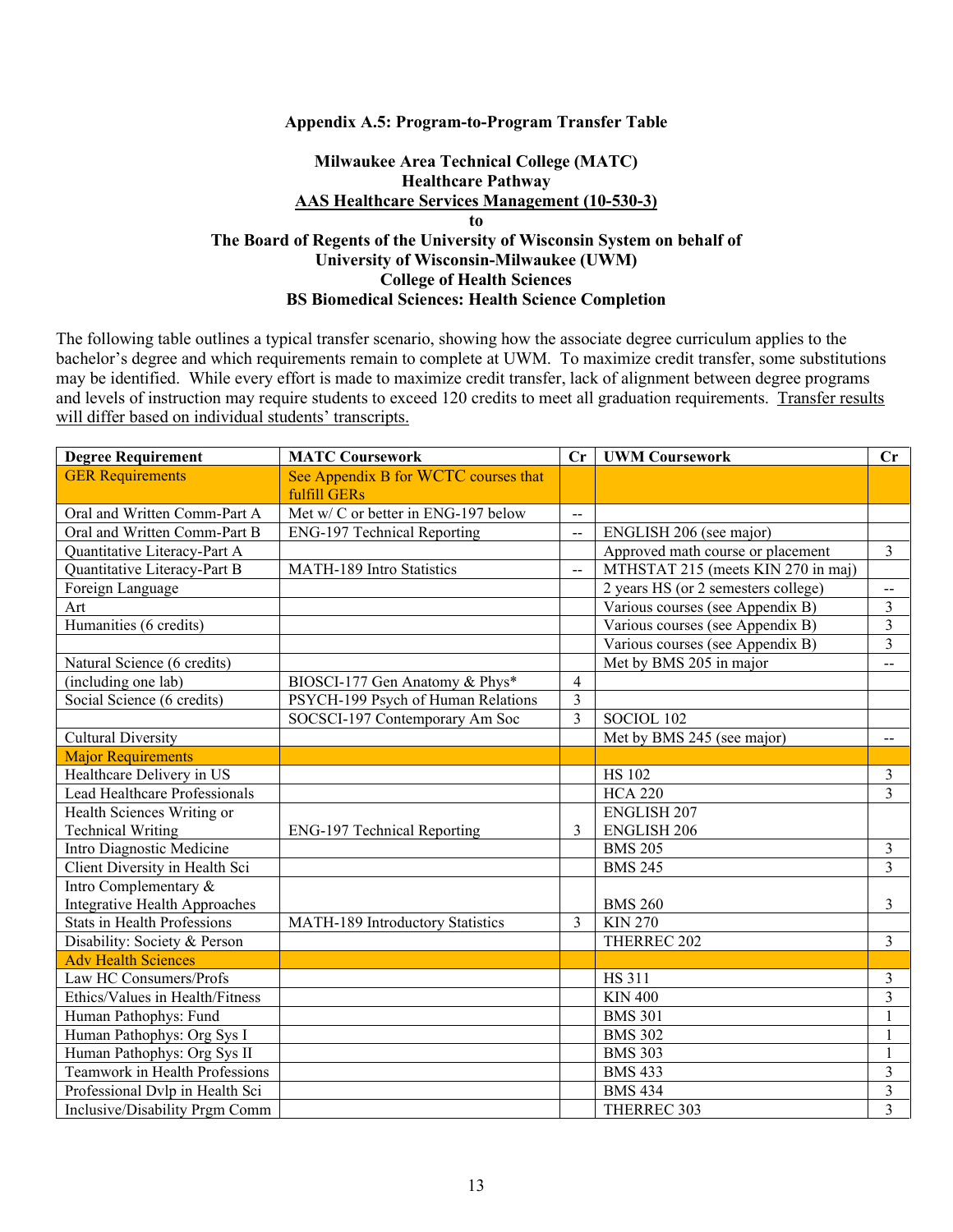| <b>Electives</b>     |                                      |                |                      |  |
|----------------------|--------------------------------------|----------------|----------------------|--|
|                      | AAS Technical Studies course block   | 4 <sub>1</sub> |                      |  |
|                      | <b>ENG-195 Written Communication</b> |                | ENGLISH 101          |  |
|                      | ECON-195 Economics                   |                | ECON 100             |  |
|                      |                                      |                | Free elective credit |  |
| <b>TOTAL CREDITS</b> | *Recommended substitution.           | 63             |                      |  |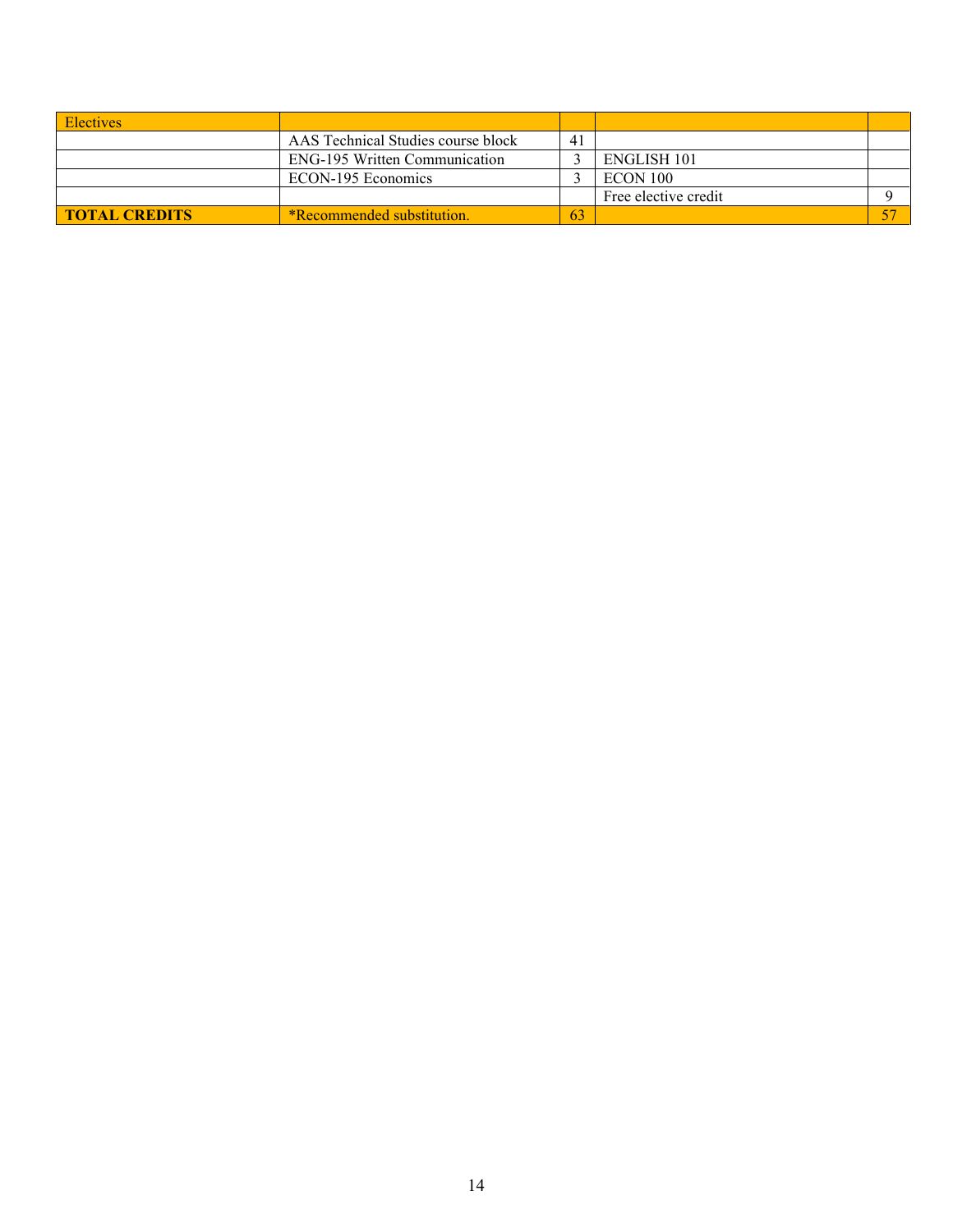### **Appendix A.6: Program-to-Program Transfer Table**

### **Milwaukee Area Technical College (MATC) Healthcare Pathway AAS Medical Laboratory Technician (10-513-1) to The Board of Regents of the University of Wisconsin System on behalf of University of Wisconsin-Milwaukee (UWM) College of Health Sciences BS Biomedical Sciences: Health Science Completion**

The following table outlines a typical transfer scenario, showing how the associate degree curriculum applies to the bachelor's degree and which requirements remain to complete at UWM. To maximize credit transfer, some substitutions may be identified. While every effort is made to maximize credit transfer, lack of alignment between degree programs and levels of instruction may require students to exceed 120 credits to meet all graduation requirements. Transfer results will differ based on individual students' transcripts.

NOTE: The Health Science Completion BS does not result in completion of an accredited MLS program. Please consult certification requirements if certification in Medical Laboratory Science is desired.

| <b>Degree Requirement</b>          | <b>MATC Coursework</b>               | $\mathbf{C}$ r | <b>UWM Coursework</b>               | Cr             |
|------------------------------------|--------------------------------------|----------------|-------------------------------------|----------------|
| <b>GER Requirements</b>            | See Appendix B for WCTC courses that |                |                                     |                |
|                                    | fulfill GERs                         |                |                                     |                |
| Oral and Written Comm-Part A       |                                      |                | ENGLISH 102 or placement            | $\overline{3}$ |
| Oral and Written Comm-Part B       |                                      |                | ENGLISH 206 (see major)             | $-$            |
| Quantitative Literacy-Part A       |                                      |                | Approved math course or placement   | 3              |
| Quantitative Literacy-Part B       |                                      |                | KIN 270 (see major)                 | $\overline{a}$ |
| Foreign Language                   |                                      |                | 2 years HS (or 2 semesters college) | --             |
| Art                                |                                      |                | Various courses (see Appendix B)    | $\overline{3}$ |
| Humanities (6 credits)             |                                      |                | Various courses (see Appendix B)    | 3              |
|                                    |                                      |                | Various courses (see Appendix B)    | 3              |
| Natural Science (6 credits)        |                                      |                | Met by BMS 205 in major             | --             |
| (including one lab)                | BIOSCI-197 Microbiology              | 4              | $BIO$ SCI $101$                     |                |
| Social Science (6 credits)         | PSYCH-199 Psych of Human Relations   | 3              |                                     |                |
|                                    | SOCSCI-197 Contemporary Am Soc       | 3              | SOCIOL 102                          |                |
| <b>Cultural Diversity</b>          |                                      |                | Met by BMS 245 (see major)          |                |
| <b>Major Requirements</b>          |                                      |                |                                     |                |
| Healthcare Delivery in US          |                                      |                | <b>HS 102</b>                       | 3              |
| Lead Healthcare Professionals      |                                      |                | <b>HCA 220</b>                      | 3              |
| Health Sciences Writing or         |                                      |                | <b>ENGLISH 207</b>                  | 3              |
| <b>Technical Writing</b>           |                                      |                | <b>ENGLISH 206</b>                  |                |
| Intro Diagnostic Medicine          |                                      |                | <b>BMS 205</b>                      | 3              |
| Client Diversity in Health Sci     |                                      |                | <b>BMS 245</b>                      | 3              |
| Intro Complementary &              |                                      |                |                                     |                |
| Integrative Health Approaches      |                                      |                | <b>BMS 260</b>                      | 3              |
| <b>Stats in Health Professions</b> |                                      |                | <b>KIN 270</b>                      | $\overline{3}$ |
| Disability: Society & Person       |                                      |                | THERREC 202                         | 3              |
| <b>Adv Health Sciences</b>         |                                      |                |                                     |                |
| Law HC Consumers/Profs             |                                      |                | <b>HS 311</b>                       | 3              |
| Ethics/Values in Health/Fitness    |                                      |                | <b>KIN 400</b>                      | 3              |
| Human Pathophys: Fund              |                                      |                | <b>BMS 301</b>                      |                |
| Human Pathophys: Org Sys I         |                                      |                | <b>BMS 302</b>                      |                |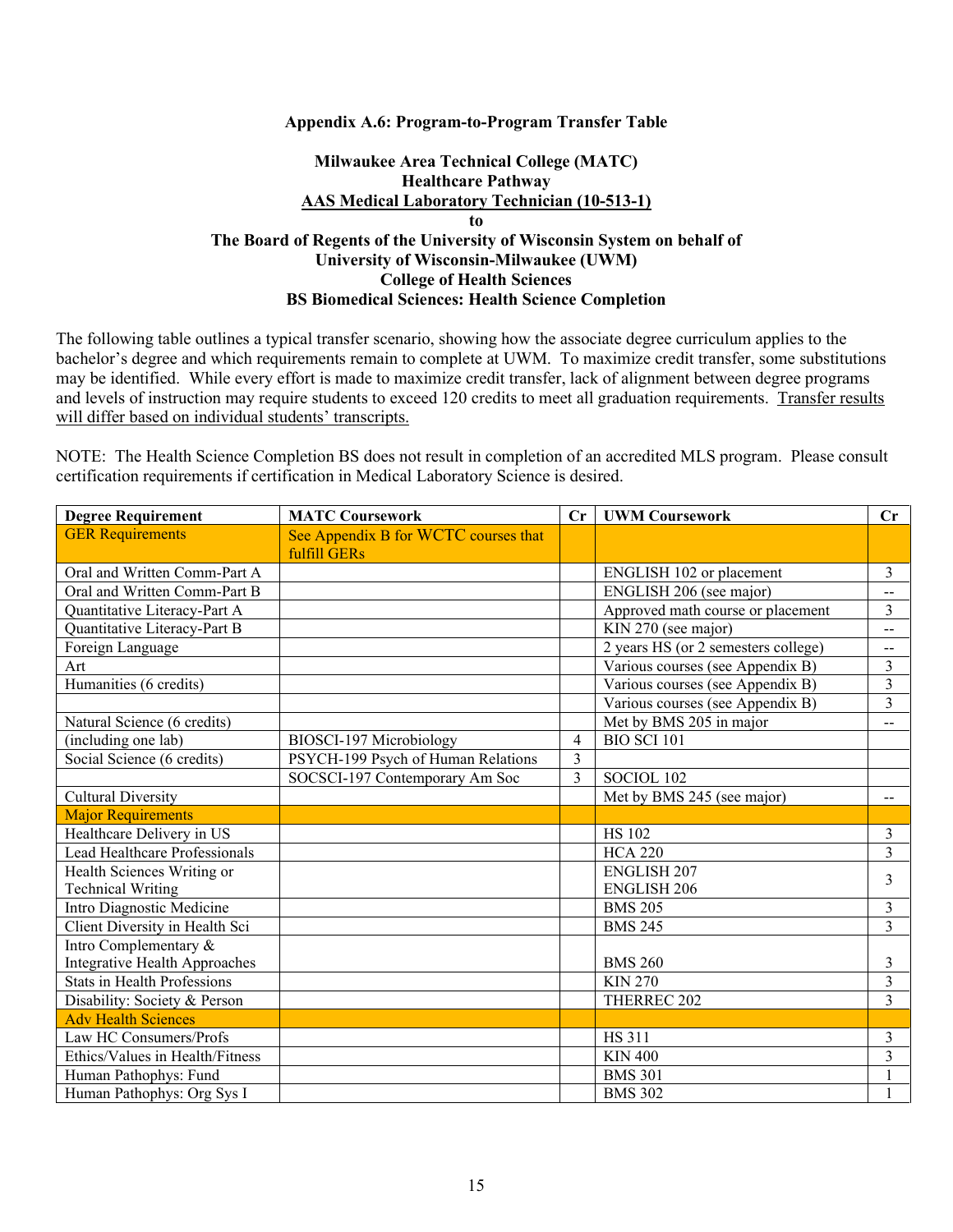| Human Pathophys: Org Sys II     |                                     |    | <b>BMS 303</b>       |    |
|---------------------------------|-------------------------------------|----|----------------------|----|
| Teamwork in Health Professions  |                                     |    | <b>BMS 433</b>       |    |
| Professional Dvlp in Health Sci |                                     |    | <b>BMS 434</b>       |    |
| Inclusive/Disability Prgm Comm  |                                     |    | THERREC 303          |    |
| <b>Electives</b>                |                                     |    |                      |    |
|                                 | AAS Technical Studies course block  | 38 |                      |    |
|                                 | ENG-195 Written Communication       |    | <b>ENGLISH 101</b>   |    |
|                                 | CHEM-186 Introductory Biochemistry  | 4  | <b>CHEM 103</b>      |    |
|                                 | BIOSCI-177 Gen Anatomy & Physiology | 4  |                      |    |
|                                 | ENG-196 Oral/Interpersonal Comm     |    | <b>COMMUN 105</b>    |    |
|                                 |                                     |    | Free elective credit |    |
| <b>TOTAL CREDITS</b>            | <i>*Recommended substitution.</i>   | 62 |                      | 58 |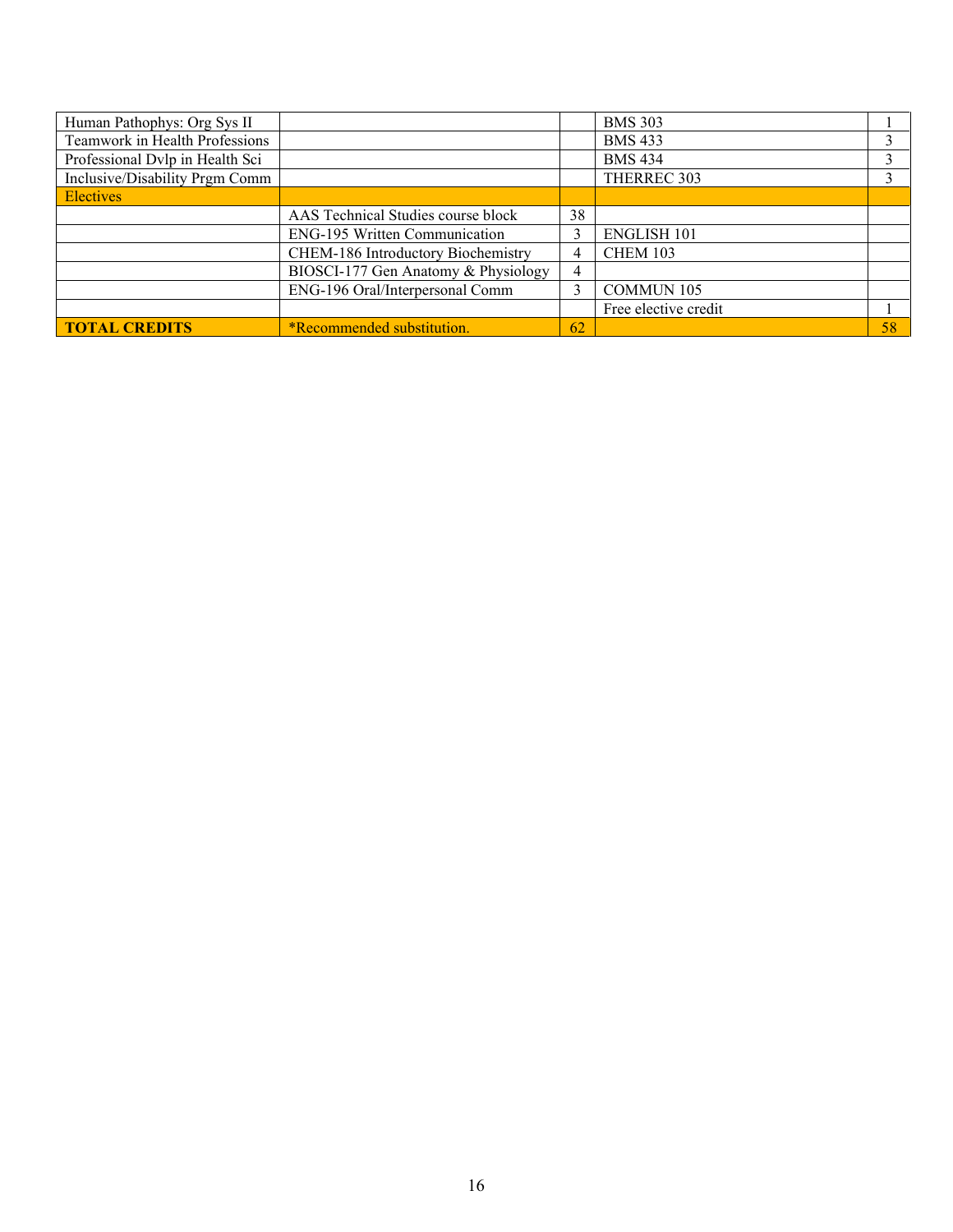### **Appendix A.7: Program-to-Program Transfer Table**

## **Milwaukee Area Technical College (MATC) Healthcare Pathway AAS Nutrition and Dietetic Technician (10-313-1) to The Board of Regents of the University of Wisconsin System on behalf of University of Wisconsin-Milwaukee (UWM) College of Health Sciences BS Biomedical Sciences: Health Science Completion**

| <b>Degree Requirement</b>          | <b>MATC Coursework</b>               | Cr                       | <b>UWM Coursework</b>               | Cr                       |
|------------------------------------|--------------------------------------|--------------------------|-------------------------------------|--------------------------|
| <b>GER Requirements</b>            | See Appendix B for WCTC courses that |                          |                                     |                          |
|                                    | fulfill GERs                         |                          |                                     |                          |
| Oral and Written Comm-Part A       |                                      |                          | ENGLISH 102 or placement            | $\mathfrak{Z}$           |
| Oral and Written Comm-Part B       |                                      |                          | ENGLISH 206 or 207 (see major)      | $\overline{a}$           |
| Quantitative Literacy-Part A       | MATH-200 Intermediate Algebra*       | $\overline{\mathcal{L}}$ | <b>MATH 105</b>                     |                          |
| Quantitative Literacy-Part B       |                                      |                          | KIN 270 (see major)                 | $\overline{\phantom{m}}$ |
| Foreign Language                   |                                      |                          | 2 years HS (or 2 semesters college) | $- -$                    |
| Art                                |                                      |                          | Various courses (see Appendix B)    | 3                        |
| Humanities (6 credits)             |                                      |                          | Various courses (see Appendix B)    | $\overline{3}$           |
|                                    |                                      |                          | Various courses (see Appendix B)    | $\overline{3}$           |
| Natural Science (6 credits)        |                                      |                          | Met by BMS 205 in major             | $\overline{\phantom{a}}$ |
| (including one lab)                |                                      |                          | Various courses (see Appendix B)    | $\overline{4}$           |
| Social Science (6 credits)         | PSYCH-199 Psych of Human Relations   | $\overline{3}$           |                                     |                          |
|                                    | SOCSCI-172 Intro Diversity Studies   | $\overline{\phantom{a}}$ | SOCIOL 224 (meets BMS 245 in major) |                          |
| <b>Cultural Diversity</b>          | Met by SOCSCI-172                    | $-$                      |                                     |                          |
| <b>Major Requirements</b>          |                                      |                          |                                     |                          |
| Healthcare Delivery in US          |                                      |                          | <b>HS 102</b>                       | $\mathfrak{Z}$           |
| Lead Healthcare Professionals      |                                      |                          | <b>HCA 220</b>                      | $\overline{3}$           |
| Health Sciences Writing or         |                                      |                          | <b>ENGLISH 207</b>                  | 3                        |
| <b>Technical Writing</b>           |                                      |                          | <b>ENGLISH 206</b>                  |                          |
| Intro Diagnostic Medicine          |                                      |                          | <b>BMS 205</b>                      | $\overline{3}$           |
| Client Diversity in Health Sci     | SOCSCI-172 Intro Diversity Studies   | 3                        | <b>BMS 245</b>                      |                          |
| Intro Complementary &              |                                      |                          |                                     |                          |
| Integrative Health Approaches      |                                      |                          | <b>BMS 260</b>                      | 3                        |
| <b>Stats in Health Professions</b> |                                      |                          | <b>KIN 270</b>                      | $\mathfrak{Z}$           |
| Disability: Society & Person       |                                      |                          | THERREC 202                         | $\overline{\mathbf{3}}$  |
| <b>Adv Health Sciences</b>         |                                      |                          |                                     |                          |
| Law HC Consumers/Profs             |                                      |                          | <b>HS 311</b>                       | 3                        |
| Ethics/Values in Health/Fitness    |                                      |                          | <b>KIN 400</b>                      | $\overline{\mathbf{3}}$  |
| Human Pathophys: Fund              |                                      |                          | <b>BMS 301</b>                      | $\mathbf{1}$             |
| Human Pathophys: Org Sys I         |                                      |                          | <b>BMS 302</b>                      | 1                        |
| Human Pathophys: Org Sys II        |                                      |                          | <b>BMS 303</b>                      | $\mathbf{1}$             |
| Teamwork in Health Professions     |                                      |                          | <b>BMS 433</b>                      | $\mathfrak{Z}$           |
| Professional Dvlp in Health Sci    |                                      |                          | <b>BMS 434</b>                      | $\mathfrak{Z}$           |
| Inclusive/Disability Prgm Comm     |                                      |                          | THERREC 303                         | $\overline{3}$           |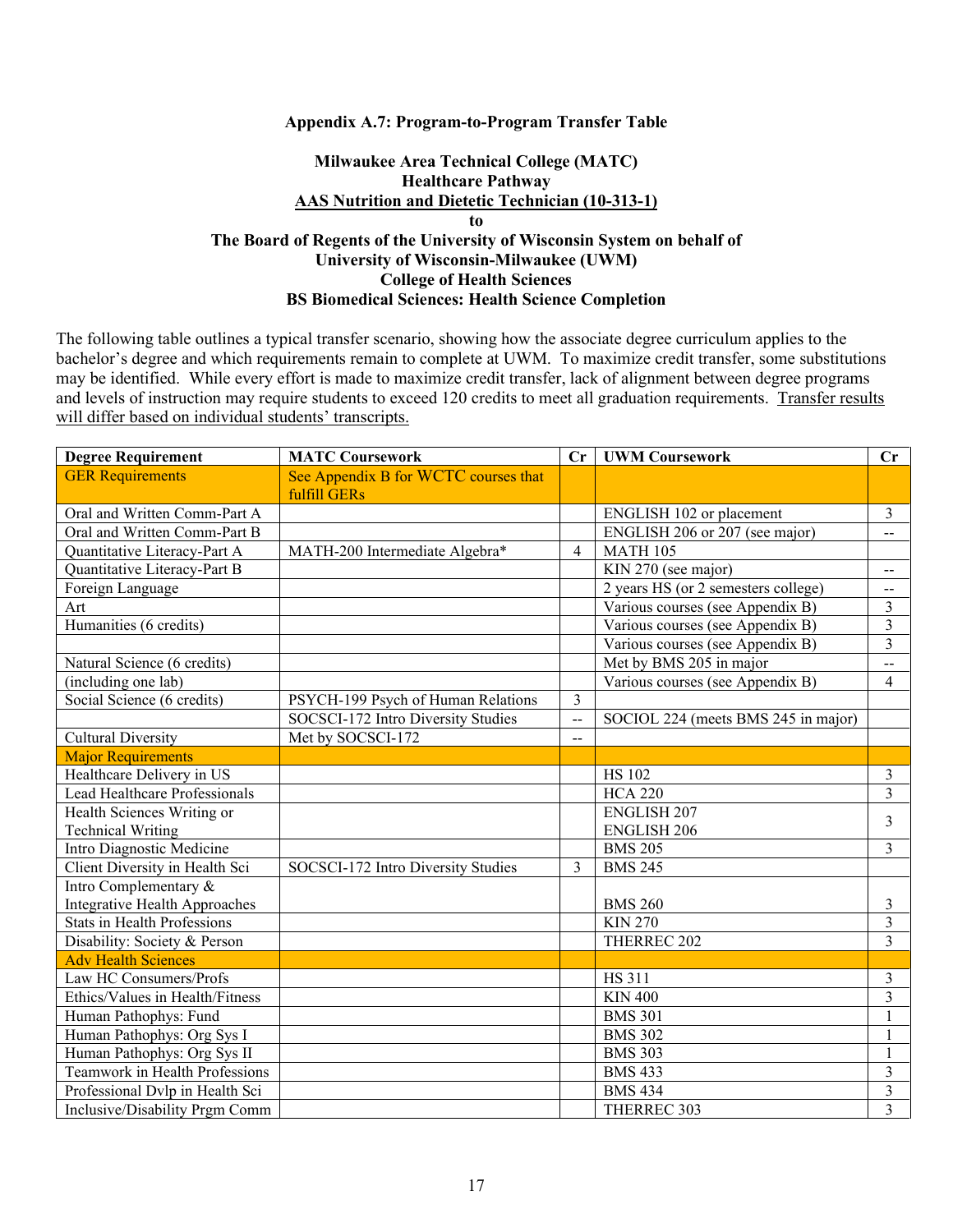| <b>Electives</b>     |                                      |    |                      |  |
|----------------------|--------------------------------------|----|----------------------|--|
|                      | AAS Technical Studies course block   | 46 |                      |  |
|                      | <b>ENG-195 Written Communication</b> |    | ENGLISH 101          |  |
|                      | ENG-196 Oral/Interpersonal Comm      |    | <b>COMMUN 105</b>    |  |
|                      |                                      |    | Free elective credit |  |
| <b>TOTAL CREDITS</b> | <b>*Recommended substitution.</b>    | 62 |                      |  |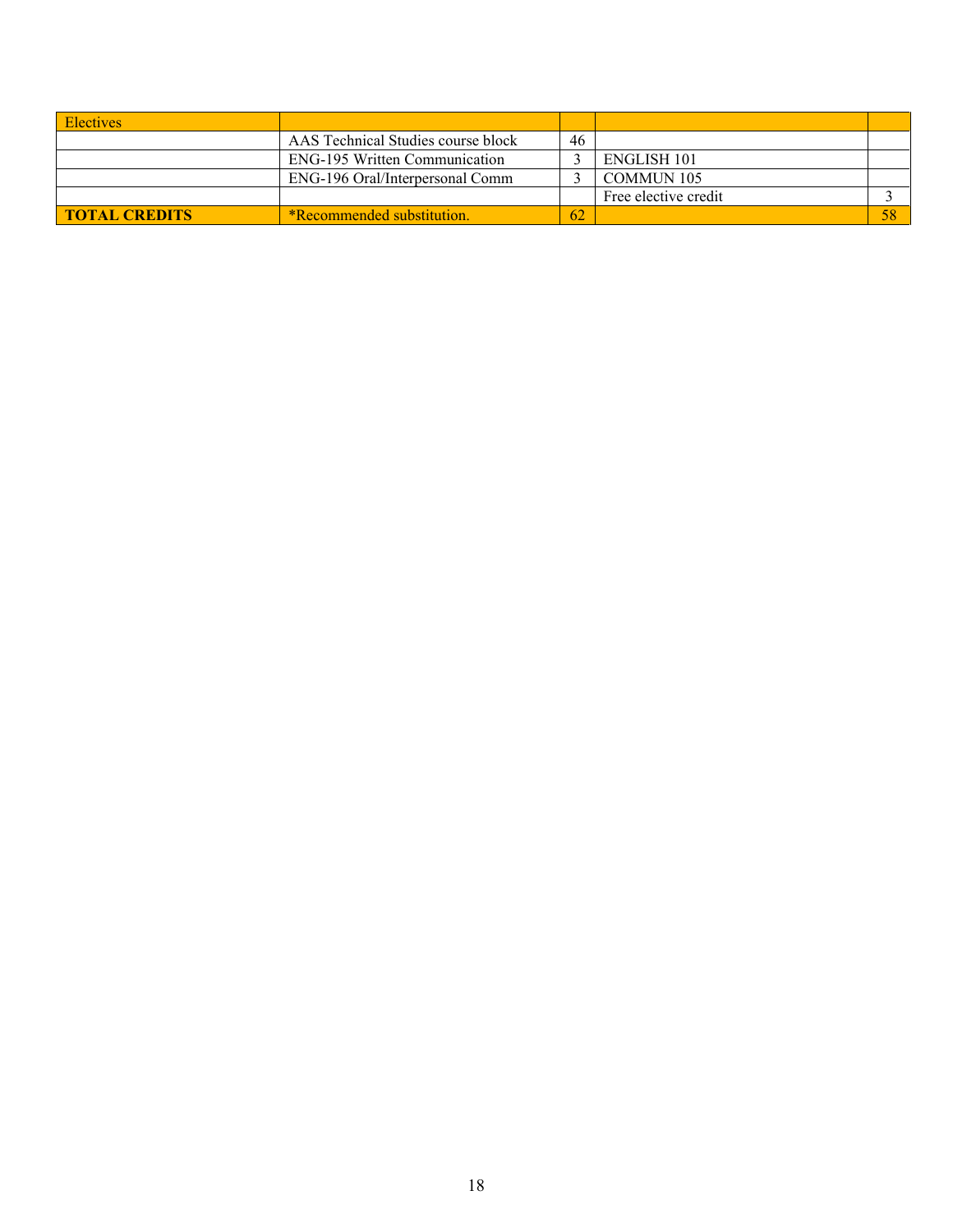#### **Appendix A.8: Program-to-Program Transfer Table**

## **Milwaukee Area Technical College (MATC) Healthcare Pathway AAS Occupational Therapy Assistant (10-514-1) to The Board of Regents of the University of Wisconsin System on behalf of University of Wisconsin-Milwaukee (UWM) College of Health Sciences BS Biomedical Sciences: Health Science Completion**

| <b>Degree Requirement</b>          | <b>MATC Coursework</b>                               | Cr             | <b>UWM Coursework</b>               | Cr                      |
|------------------------------------|------------------------------------------------------|----------------|-------------------------------------|-------------------------|
| <b>GER Requirements</b>            | See Appendix B for WCTC courses that<br>fulfill GERs |                |                                     |                         |
| Oral and Written Comm-Part A       | Met w/ C or better in ENG-197 below                  | $\overline{a}$ |                                     |                         |
| Oral and Written Comm-Part B       | <b>ENG-197 Technical Reporting</b>                   | $\overline{a}$ | ENGLISH 206 (see major)             |                         |
| Quantitative Literacy-Part A       |                                                      |                | Approved math course or placement   | $\overline{3}$          |
| Quantitative Literacy-Part B       |                                                      |                | KIN 270 (see major)                 | $\overline{a}$          |
| Foreign Language                   |                                                      |                | 2 years HS (or 2 semesters college) | $- -$                   |
| Art                                |                                                      |                | Various courses (see Appendix B)    | $\overline{3}$          |
| Humanities (6 credits)             |                                                      |                | Various courses (see Appendix B)    | $\overline{3}$          |
|                                    |                                                      |                | Various courses (see Appendix B)    | $\overline{3}$          |
| Natural Science (6 credits)        |                                                      |                | Met by BMS 205 in major             | $\overline{a}$          |
| (including one lab)                | BIOSCI-177 Gen Anatomy & Physiology                  | $\overline{4}$ |                                     |                         |
| Social Science (6 credits)         | PSYCH-199 Psych of Human Relations                   | $\overline{3}$ |                                     |                         |
|                                    | SOCSCI-172 Intro Diversity Studies                   | $\overline{a}$ | SOCIOL 224 (meets BMS 245 in major) |                         |
| <b>Cultural Diversity</b>          | Met by SOCSCI-172                                    | $-$            |                                     |                         |
| <b>Major Requirements</b>          |                                                      |                |                                     |                         |
| Healthcare Delivery in US          |                                                      |                | <b>HS 102</b>                       | $\mathfrak{Z}$          |
| Lead Healthcare Professionals      |                                                      |                | <b>HCA 220</b>                      | $\overline{3}$          |
| Health Sciences Writing or         |                                                      |                | <b>ENGLISH 207</b>                  |                         |
| <b>Technical Writing</b>           | <b>ENG-197 Technical Reporting</b>                   | 3              | <b>ENGLISH 206</b>                  |                         |
| Intro Diagnostic Medicine          |                                                      |                | <b>BMS 205</b>                      | $\overline{3}$          |
| Client Diversity in Health Sci     | SOCSCI-172 Intro Diversity Studies                   | $\mathbf{3}$   | <b>BMS 245</b>                      |                         |
| Intro Complementary &              |                                                      |                |                                     |                         |
| Integrative Health Approaches      |                                                      |                | <b>BMS 260</b>                      | 3                       |
| <b>Stats in Health Professions</b> |                                                      |                | <b>KIN 270</b>                      | $\mathfrak{Z}$          |
| Disability: Society & Person       |                                                      |                | THERREC 202                         | $\overline{3}$          |
| <b>Adv Health Sciences</b>         |                                                      |                |                                     |                         |
| Law HC Consumers/Profs             |                                                      |                | <b>HS 311</b>                       | 3                       |
| Ethics/Values in Health/Fitness    |                                                      |                | <b>KIN 400</b>                      | $\overline{\mathbf{3}}$ |
| Human Pathophys: Fund              |                                                      |                | <b>BMS 301</b>                      | $\mathbf{1}$            |
| Human Pathophys: Org Sys I         |                                                      |                | <b>BMS 302</b>                      | 1                       |
| Human Pathophys: Org Sys II        |                                                      |                | <b>BMS 303</b>                      | $\mathbf{1}$            |
| Teamwork in Health Professions     |                                                      |                | <b>BMS 433</b>                      | $\mathfrak{Z}$          |
| Professional Dvlp in Health Sci    |                                                      |                | <b>BMS 434</b>                      | $\mathfrak{Z}$          |
| Inclusive/Disability Prgm Comm     |                                                      |                | THERREC 303                         | $\overline{3}$          |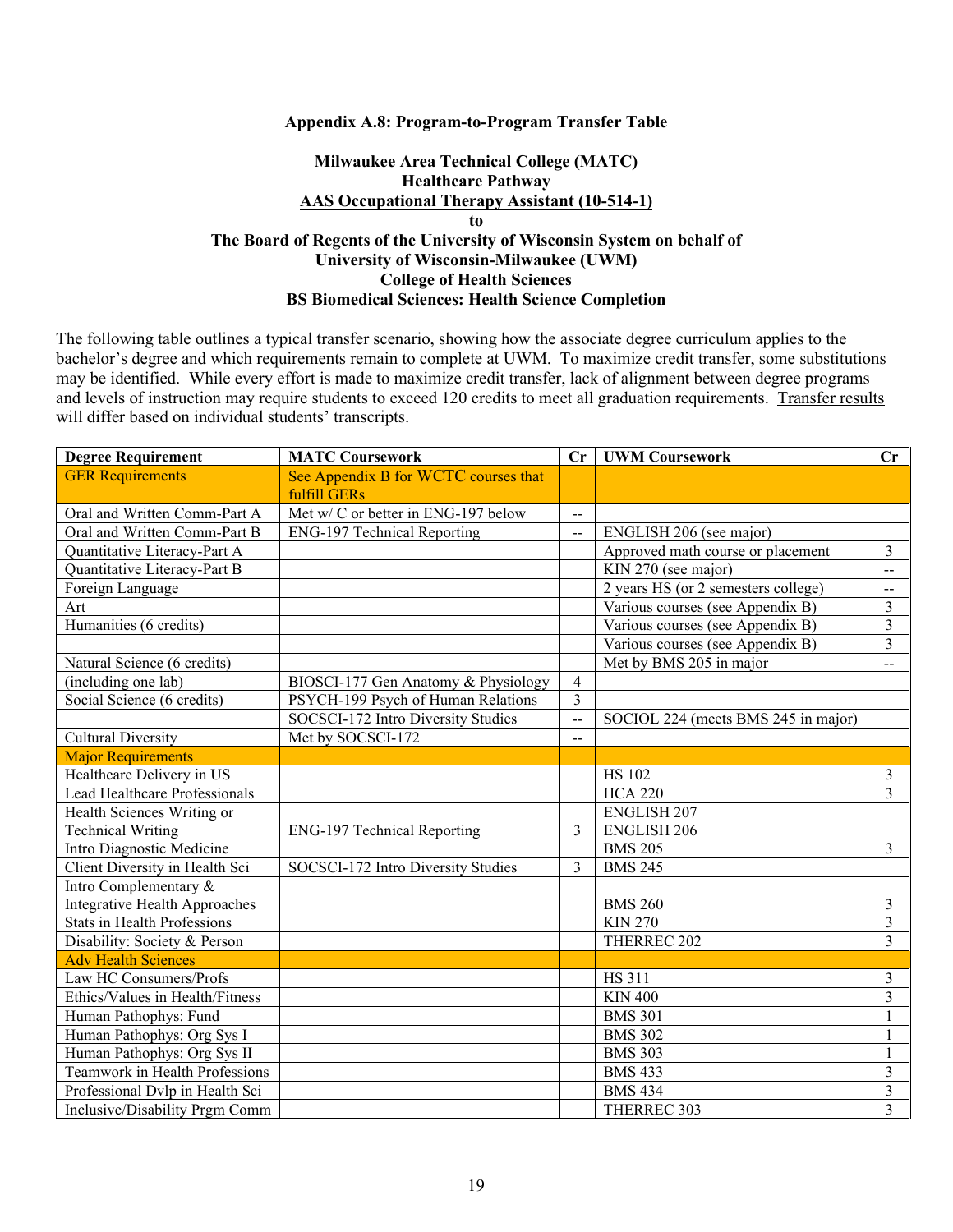| <b>Electives</b>     |                                      |    |                      |    |
|----------------------|--------------------------------------|----|----------------------|----|
|                      | AAS Technical Studies course block   | 45 |                      |    |
|                      | <b>ENG-195 Written Communication</b> |    | ENGLISH 101          |    |
|                      | PSYCH-188 Developmental Psychology   |    | PSYCH 260            |    |
|                      |                                      |    | Free elective credit |    |
| <b>TOTAL CREDITS</b> | <b>*Recommended substitution.</b>    | 64 |                      | 56 |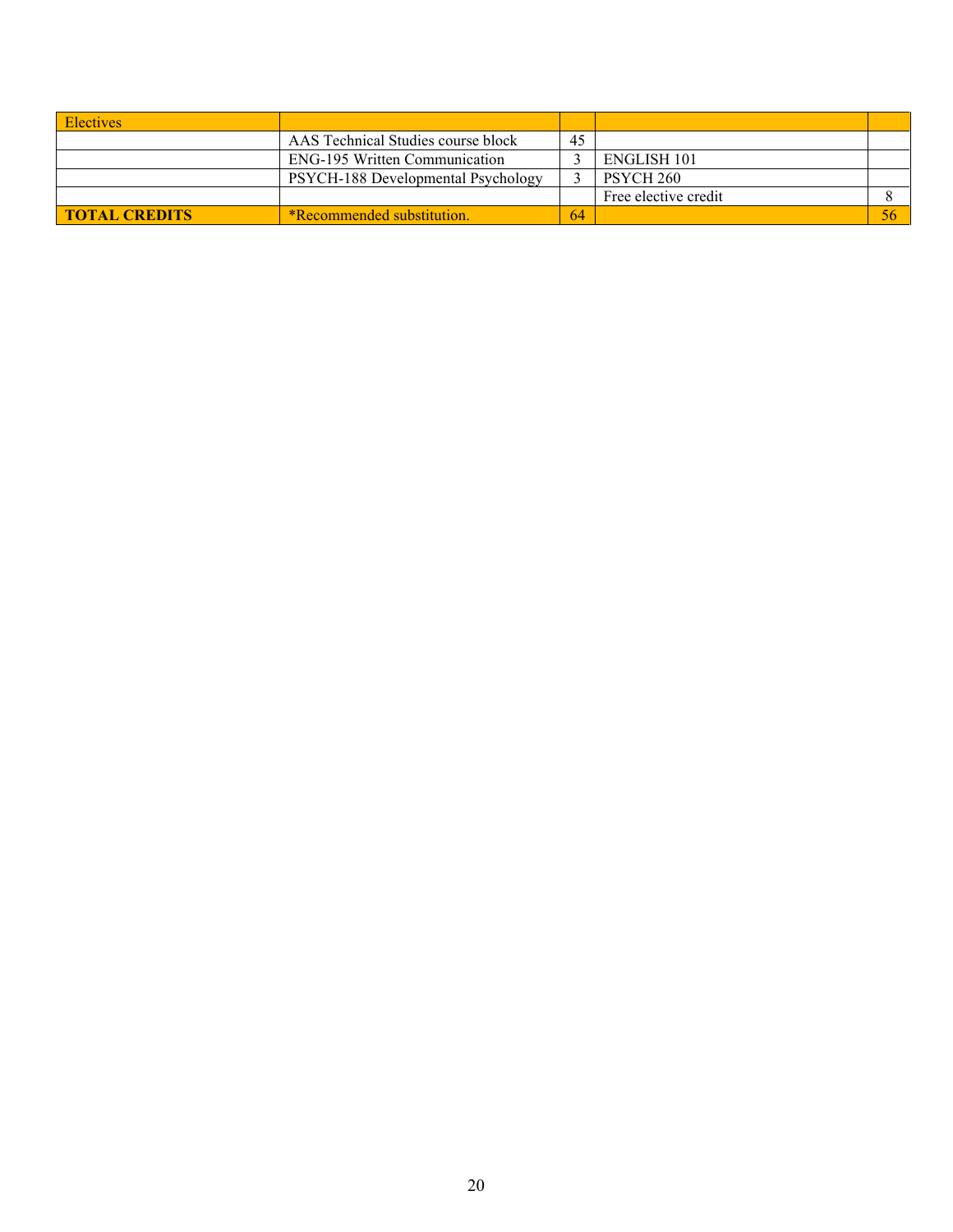#### **Appendix A.9: Program-to-Program Transfer Table**

## **Milwaukee Area Technical College (MATC) Healthcare Pathway AAS Paramedic Technician (10-531-1) to The Board of Regents of the University of Wisconsin System on behalf of University of Wisconsin-Milwaukee (UWM) College of Health Sciences BS Biomedical Sciences: Health Science Completion**

| <b>Degree Requirement</b>            | <b>MATC Coursework</b>               | Cr                       | <b>UWM Coursework</b>               | Cr                       |
|--------------------------------------|--------------------------------------|--------------------------|-------------------------------------|--------------------------|
| <b>GER Requirements</b>              | See Appendix B for WCTC courses that |                          |                                     |                          |
|                                      | fulfill GERs                         |                          |                                     |                          |
| Oral and Written Comm-Part A         |                                      |                          | ENGLISH 102 or placement            | $\mathfrak{Z}$           |
| Oral and Written Comm-Part B         |                                      |                          | ENGLISH 206 or 207 (see major)      | $\overline{a}$           |
| Quantitative Literacy-Part A         | MATH-200 Intermediate Algebra*       | $\overline{\mathcal{L}}$ | <b>MATH 105</b>                     |                          |
| Quantitative Literacy-Part B         |                                      |                          | KIN 270 (see major)                 | $\overline{\phantom{a}}$ |
| Foreign Language                     |                                      |                          | 2 years HS (or 2 semesters college) | $\overline{a}$           |
| Art                                  |                                      |                          | Various courses (see Appendix B)    | $\overline{3}$           |
| Humanities (6 credits)               |                                      |                          | Various courses (see Appendix B)    | $\mathfrak{Z}$           |
|                                      |                                      |                          | Various courses (see Appendix B)    | 3                        |
| Natural Science (6 credits)          |                                      |                          | Met by BMS 205 in major             | $\overline{\phantom{a}}$ |
| (including one lab)                  | BIOSCI-177 Gen Anatomy & Physiology  | $\overline{4}$           |                                     |                          |
| Social Science (6 credits)           | PSYCH-199 Psych of Human Relations   | $\overline{3}$           |                                     |                          |
|                                      | SOCSCI-172 Intro Diversity Studies   | $\rightarrow$            | SOCIOL 224 (meets BMS 245 in major) |                          |
| <b>Cultural Diversity</b>            | Met by SOCSCI-172                    | $-$                      |                                     |                          |
| <b>Major Requirements</b>            |                                      |                          |                                     |                          |
| Healthcare Delivery in US            |                                      |                          | <b>HS 102</b>                       | $\mathfrak{Z}$           |
| Lead Healthcare Professionals        |                                      |                          | <b>HCA 220</b>                      | 3                        |
| Health Sciences Writing or           |                                      |                          | <b>ENGLISH 207</b>                  | $\overline{3}$           |
| <b>Technical Writing</b>             |                                      |                          | <b>ENGLISH 206</b>                  |                          |
| Intro Diagnostic Medicine            |                                      |                          | <b>BMS 205</b>                      | $\overline{3}$           |
| Client Diversity in Health Sci       | SOCSCI-172 Intro Diversity Studies   | 3                        | <b>BMS 245</b>                      |                          |
| Intro Complementary &                |                                      |                          |                                     |                          |
| <b>Integrative Health Approaches</b> |                                      |                          | <b>BMS 260</b>                      | $\mathfrak{Z}$           |
| Stats in Health Professions          |                                      |                          | <b>KIN 270</b>                      | $\mathfrak{Z}$           |
| Disability: Society & Person         |                                      |                          | THERREC 202                         | $\overline{3}$           |
| <b>Adv Health Sciences</b>           |                                      |                          |                                     |                          |
| Law HC Consumers/Profs               |                                      |                          | <b>HS 311</b>                       | 3                        |
| Ethics/Values in Health/Fitness      |                                      |                          | <b>KIN 400</b>                      | $\overline{3}$           |
| Human Pathophys: Fund                |                                      |                          | <b>BMS 301</b>                      | $\overline{1}$           |
| Human Pathophys: Org Sys I           |                                      |                          | <b>BMS 302</b>                      | $\mathbf{1}$             |
| Human Pathophys: Org Sys II          |                                      |                          | <b>BMS 303</b>                      | 1                        |
| Teamwork in Health Professions       |                                      |                          | <b>BMS 433</b>                      | $\mathfrak{Z}$           |
| Professional Dvlp in Health Sci      |                                      |                          | <b>BMS 434</b>                      | $\mathfrak{Z}$           |
| Inclusive/Disability Prgm Comm       |                                      |                          | THERREC 303                         | $\overline{3}$           |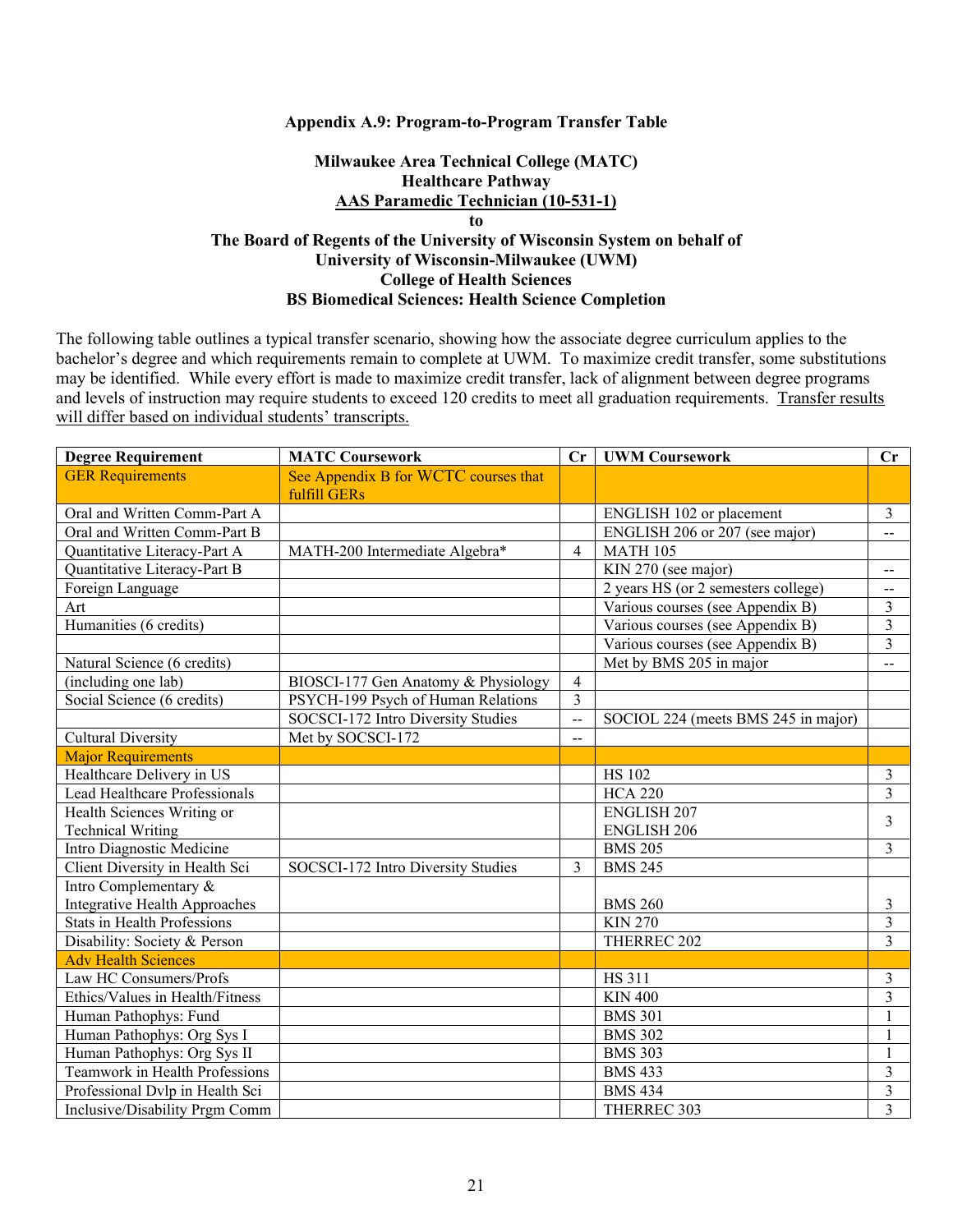| <b>Electives</b>     |                                      |    |                      |    |
|----------------------|--------------------------------------|----|----------------------|----|
|                      | AAS Technical Studies course block   | 37 |                      |    |
|                      | <b>ENG-195 Written Communication</b> |    | <b>ENGLISH 101</b>   |    |
|                      | ENG-196 Oral/Interpersonal Comm      |    | <b>COMMUN 105</b>    |    |
|                      | ECON-195 Economics                   |    | ECON 100             |    |
|                      |                                      |    | Free elective credit |    |
| <b>TOTAL CREDITS</b> | <b>*Recommended substitution.</b>    | 60 |                      | 60 |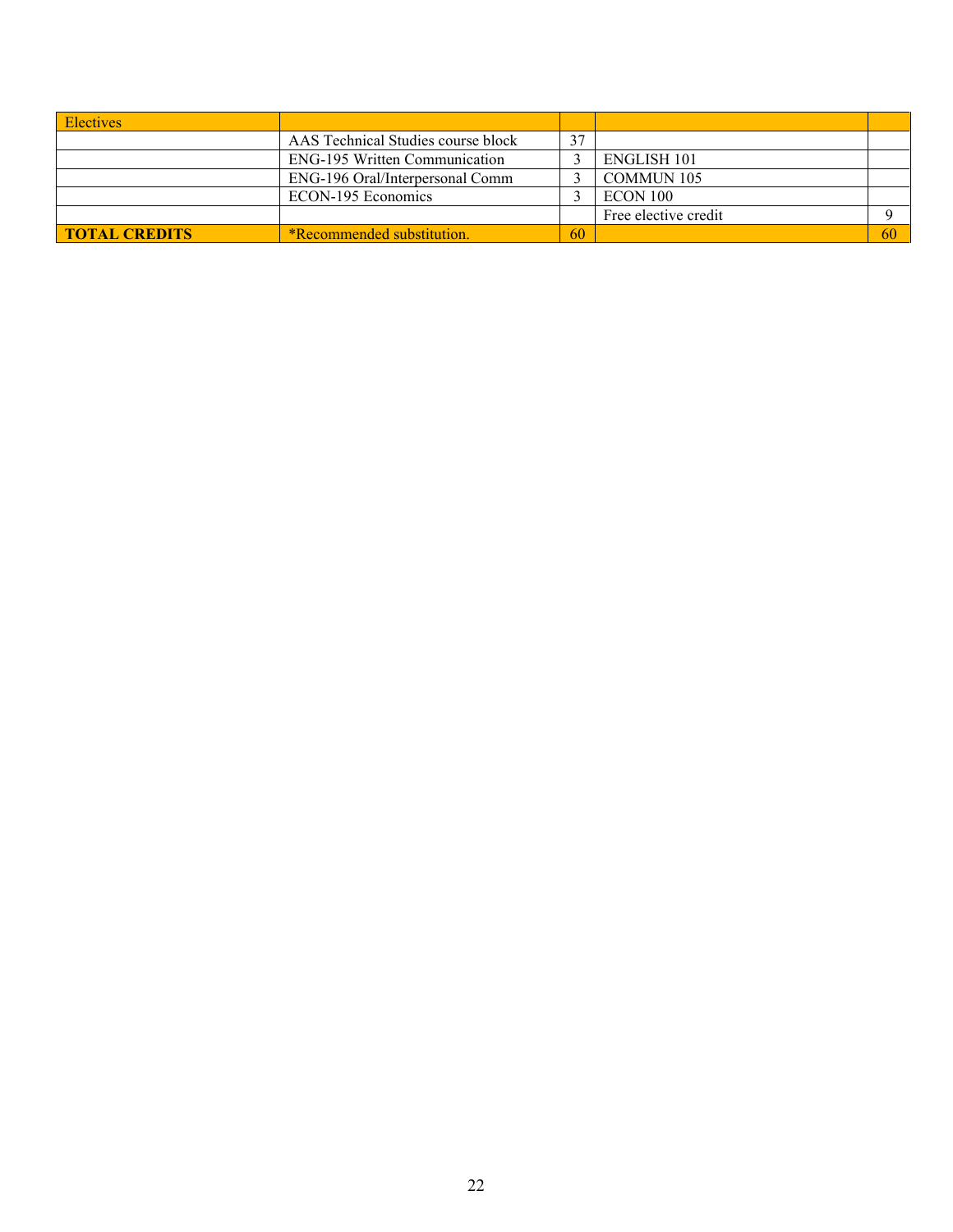### **Appendix A.10: Program-to-Program Transfer Table**

## **Milwaukee Area Technical College (MATC) Healthcare Pathway AAS Physical Therapist Assistant (10-524-1) to The Board of Regents of the University of Wisconsin System on behalf of University of Wisconsin-Milwaukee (UWM) College of Health Sciences BS Biomedical Sciences: Health Science Completion**

| <b>Degree Requirement</b>                              | <b>MATC Coursework</b>                                                    | Cr             | <b>UWM Coursework</b>               | $\mathbf{C}\mathbf{r}$                     |
|--------------------------------------------------------|---------------------------------------------------------------------------|----------------|-------------------------------------|--------------------------------------------|
| <b>GER Requirements</b>                                | See Appendix B for WCTC courses that<br>fulfill GERs                      |                |                                     |                                            |
| Oral and Written Comm-Part A                           |                                                                           |                | ENGLISH 102 or placement            | 3                                          |
| Oral and Written Comm-Part B                           |                                                                           |                | ENGLISH 206 or 207 (see major)      |                                            |
| Quantitative Literacy-Part A                           | MATH-200 Intermediate Algebra*                                            | $\overline{4}$ | <b>MATH 105</b>                     |                                            |
| Quantitative Literacy-Part B                           |                                                                           |                | KIN 270 (see major)                 |                                            |
| Foreign Language                                       |                                                                           |                | 2 years HS (or 2 semesters college) | $\overline{\phantom{m}}$<br>$\overline{a}$ |
| Art                                                    |                                                                           |                | Various courses (see Appendix B)    | $\mathfrak{Z}$                             |
| Humanities (6 credits)                                 |                                                                           |                | Various courses (see Appendix B)    | 3                                          |
|                                                        |                                                                           |                | Various courses (see Appendix B)    | $\mathfrak{Z}$                             |
| Natural Science (6 credits)                            |                                                                           |                |                                     |                                            |
| (including one lab)                                    |                                                                           | $\overline{4}$ | Met by BMS 205 in major             | $\overline{\phantom{a}}$                   |
|                                                        | BIOSCI-177 Gen Anatomy & Physiology<br>PSYCH-199 Psych of Human Relations | 3              |                                     |                                            |
| Social Science (6 credits)                             | SOCSCI-172 Intro Diversity Studies                                        |                |                                     |                                            |
|                                                        |                                                                           | $\overline{a}$ | SOCIOL 224 (meets BMS 245 in major) |                                            |
| <b>Cultural Diversity</b>                              | Met by SOCSCI-172                                                         | $-$            |                                     |                                            |
| <b>Major Requirements</b><br>Healthcare Delivery in US |                                                                           |                |                                     |                                            |
| Lead Healthcare Professionals                          |                                                                           |                | <b>HS 102</b>                       | $\mathfrak{Z}$<br>$\overline{3}$           |
|                                                        |                                                                           |                | <b>HCA 220</b>                      |                                            |
| Health Sciences Writing or                             |                                                                           |                | <b>ENGLISH 207</b>                  | 3                                          |
| <b>Technical Writing</b>                               |                                                                           |                | <b>ENGLISH 206</b>                  |                                            |
| Intro Diagnostic Medicine                              |                                                                           |                | <b>BMS 205</b>                      | $\overline{3}$                             |
| Client Diversity in Health Sci                         | SOCSCI-172 Intro Diversity Studies                                        | $\mathcal{E}$  | <b>BMS 245</b>                      |                                            |
| Intro Complementary &                                  |                                                                           |                |                                     |                                            |
| Integrative Health Approaches                          |                                                                           |                | <b>BMS 260</b>                      | $\mathfrak{Z}$                             |
| <b>Stats in Health Professions</b>                     |                                                                           |                | <b>KIN 270</b>                      | $\overline{3}$                             |
| Disability: Society & Person                           |                                                                           |                | THERREC 202                         | $\overline{3}$                             |
| <b>Adv Health Sciences</b>                             |                                                                           |                |                                     |                                            |
| Law HC Consumers/Profs                                 |                                                                           |                | HS 311                              | 3                                          |
| Ethics/Values in Health/Fitness                        |                                                                           |                | <b>KIN 400</b>                      | $\overline{\mathbf{3}}$                    |
| Human Pathophys: Fund                                  |                                                                           |                | <b>BMS 301</b>                      | 1                                          |
| Human Pathophys: Org Sys I                             |                                                                           |                | <b>BMS 302</b>                      | 1                                          |
| Human Pathophys: Org Sys II                            |                                                                           |                | <b>BMS 303</b>                      | 1                                          |
| Teamwork in Health Professions                         |                                                                           |                | <b>BMS 433</b>                      | $\mathfrak{Z}$                             |
| Professional Dvlp in Health Sci                        |                                                                           |                | <b>BMS 434</b>                      | $\mathfrak{Z}$                             |
| Inclusive/Disability Prgm Comm                         |                                                                           |                | THERREC 303                         | $\overline{3}$                             |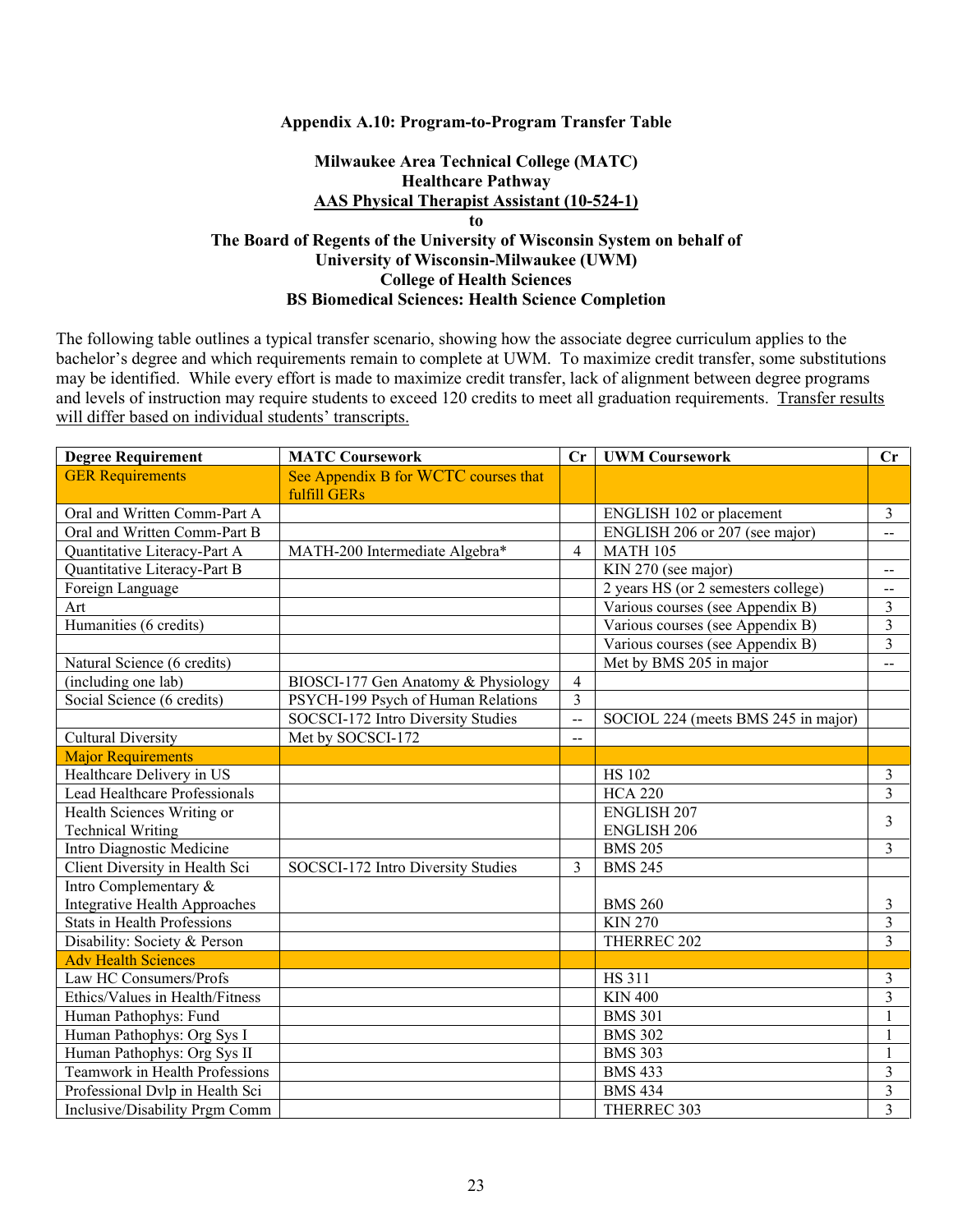| <b>Electives</b>     |                                      |    |                      |    |
|----------------------|--------------------------------------|----|----------------------|----|
|                      | AAS Technical Studies course block   | 44 |                      |    |
|                      | <b>ENG-195 Written Communication</b> |    | <b>ENGLISH 101</b>   |    |
|                      | ENG-196 Oral/Interpersonal Comm      |    | <b>COMMUN 105</b>    |    |
|                      |                                      |    | Free elective credit |    |
| <b>TOTAL CREDITS</b> | <b>*Recommended substitution.</b>    | 64 |                      | 56 |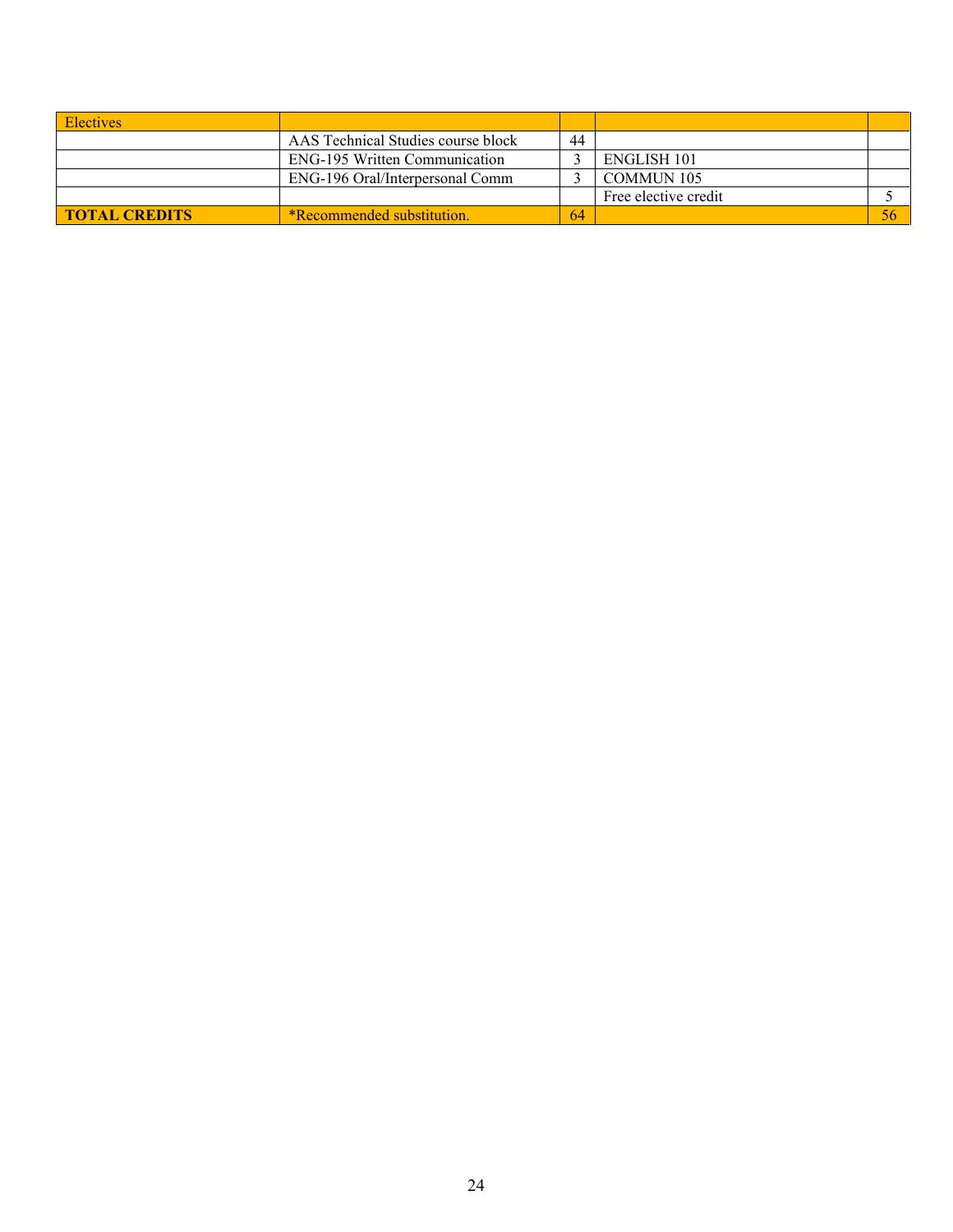#### **Appendix A.11: Program-to-Program Transfer Table**

### **Milwaukee Area Technical College (MATC) Healthcare Pathway AAS Radiography (10-526-1) to**

## **The Board of Regents of the University of Wisconsin System on behalf of University of Wisconsin-Milwaukee (UWM) College of Health Sciences BS Biomedical Sciences: Health Science Completion**

| <b>Degree Requirement</b>          | <b>MATC Coursework</b>               | Cr             | <b>UWM Coursework</b>               | Cr                          |
|------------------------------------|--------------------------------------|----------------|-------------------------------------|-----------------------------|
| <b>GER Requirements</b>            | See Appendix B for WCTC courses that |                |                                     |                             |
|                                    | fulfill GERs                         |                |                                     |                             |
| Oral and Written Comm-Part A       | Met w/ C or better in ENG-197 below  | $\overline{a}$ |                                     |                             |
| Oral and Written Comm-Part B       | <b>ENG-197 Technical Reporting</b>   | $\overline{a}$ | ENGLISH 206 (see major)             |                             |
| Quantitative Literacy-Part A       |                                      |                | Approved math course or placement   | $\overline{3}$              |
| Quantitative Literacy-Part B       |                                      |                | KIN 270 (see major)                 | $\overline{a}$              |
| Foreign Language                   |                                      |                | 2 years HS (or 2 semesters college) | $\mathcal{L}_{\mathcal{F}}$ |
| Art                                |                                      |                | Various courses (see Appendix B)    | 3                           |
| Humanities (6 credits)             |                                      |                | Various courses (see Appendix B)    | 3                           |
|                                    |                                      |                | Various courses (see Appendix B)    | $\overline{3}$              |
| Natural Science (6 credits)        |                                      |                | Met by BMS 205 in major             | $-$                         |
| (including one lab)                | BIOSCI-177 Gen Anatomy & Physiology  | $\overline{4}$ |                                     |                             |
| Social Science (6 credits)         | PSYCH-199 Psych of Human Relations   | $\overline{3}$ |                                     |                             |
|                                    |                                      |                | BMS 245 (see major)                 | $\mathbf{--}$               |
| <b>Cultural Diversity</b>          |                                      |                | Met by BMS 245                      | $\overline{\phantom{a}}$    |
| <b>Major Requirements</b>          |                                      |                |                                     |                             |
| Healthcare Delivery in US          |                                      |                | <b>HS 102</b>                       | $\mathfrak{Z}$              |
| Lead Healthcare Professionals      |                                      |                | <b>HCA 220</b>                      | $\overline{3}$              |
| Health Sciences Writing or         |                                      |                | <b>ENGLISH 207</b>                  |                             |
| <b>Technical Writing</b>           | ENG-197 Technical Reporting          | 3              | <b>ENGLISH 206</b>                  |                             |
| Intro Diagnostic Medicine          |                                      |                | <b>BMS 205</b>                      | 3                           |
| Client Diversity in Health Sci     |                                      |                | <b>BMS 245</b>                      | $\overline{3}$              |
| Intro Complementary &              |                                      |                |                                     |                             |
| Integrative Health Approaches      |                                      |                | <b>BMS 260</b>                      | 3                           |
| <b>Stats in Health Professions</b> |                                      |                | <b>KIN 270</b>                      | 3                           |
| Disability: Society & Person       |                                      |                | THERREC 202                         | $\overline{3}$              |
| <b>Adv Health Sciences</b>         |                                      |                |                                     |                             |
| Law HC Consumers/Profs             |                                      |                | <b>HS 311</b>                       | 3                           |
| Ethics/Values in Health/Fitness    |                                      |                | <b>KIN 400</b>                      | 3                           |
| Human Pathophys: Fund              |                                      |                | <b>BMS 301</b>                      | 1                           |
| Human Pathophys: Org Sys I         |                                      |                | <b>BMS 302</b>                      | $\mathbf{1}$                |
| Human Pathophys: Org Sys II        |                                      |                | <b>BMS 303</b>                      | $\mathbf{1}$                |
| Teamwork in Health Professions     |                                      |                | <b>BMS 433</b>                      | 3                           |
| Professional Dvlp in Health Sci    |                                      |                | <b>BMS 434</b>                      | 3                           |
| Inclusive/Disability Prgm Comm     |                                      |                | THERREC 303                         | $\overline{3}$              |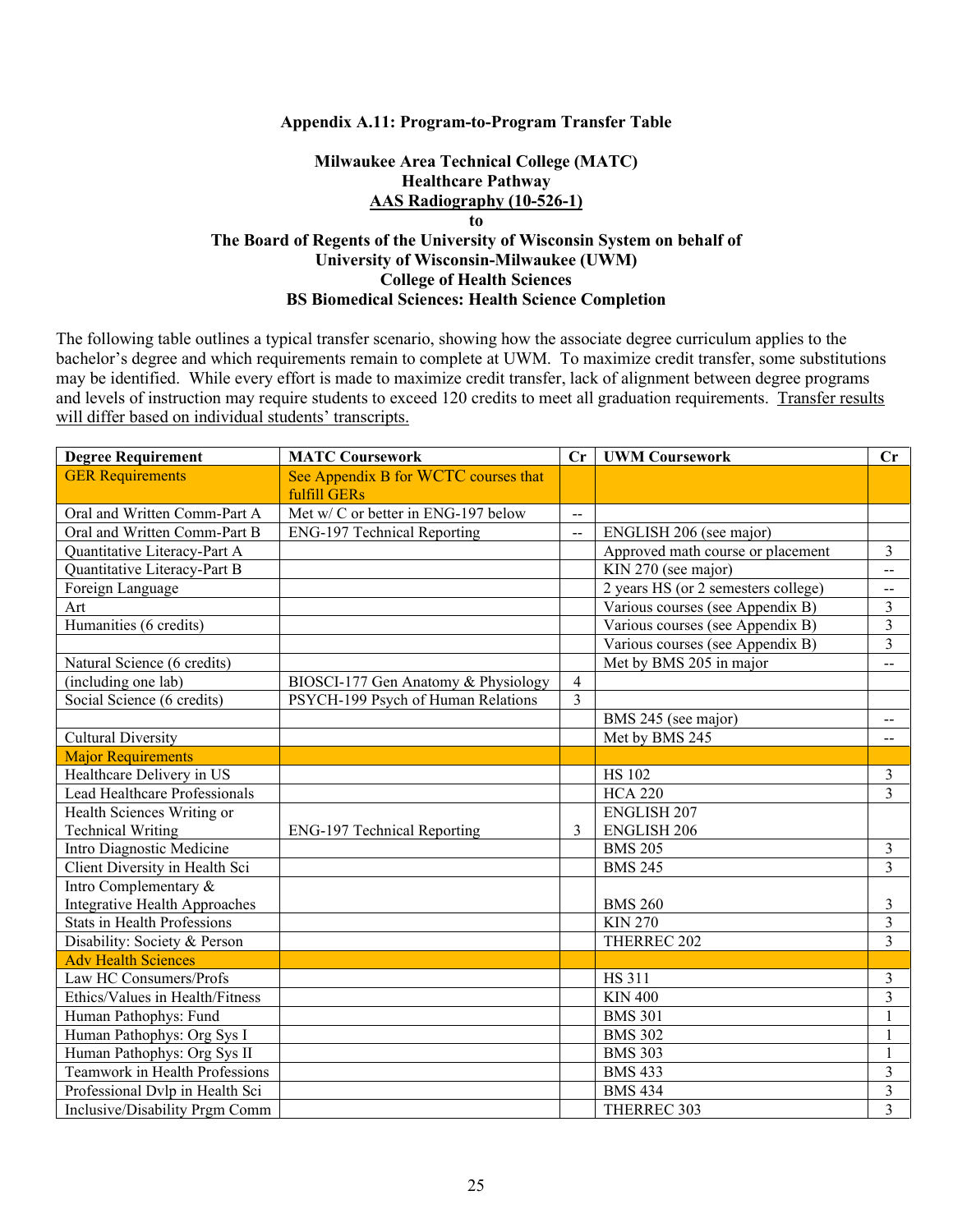| <b>Electives</b>     |                                        |    |                      |  |
|----------------------|----------------------------------------|----|----------------------|--|
|                      | AAS Technical Studies course block     | 46 |                      |  |
|                      | ENG-195 Written Communication          |    | ENGLISH 101          |  |
|                      | SOCSCI-103 Think Critically/Creatively |    |                      |  |
|                      |                                        |    | Free elective credit |  |
| <b>TOTAL CREDITS</b> | <b>*Recommended substitution.</b>      | 62 |                      |  |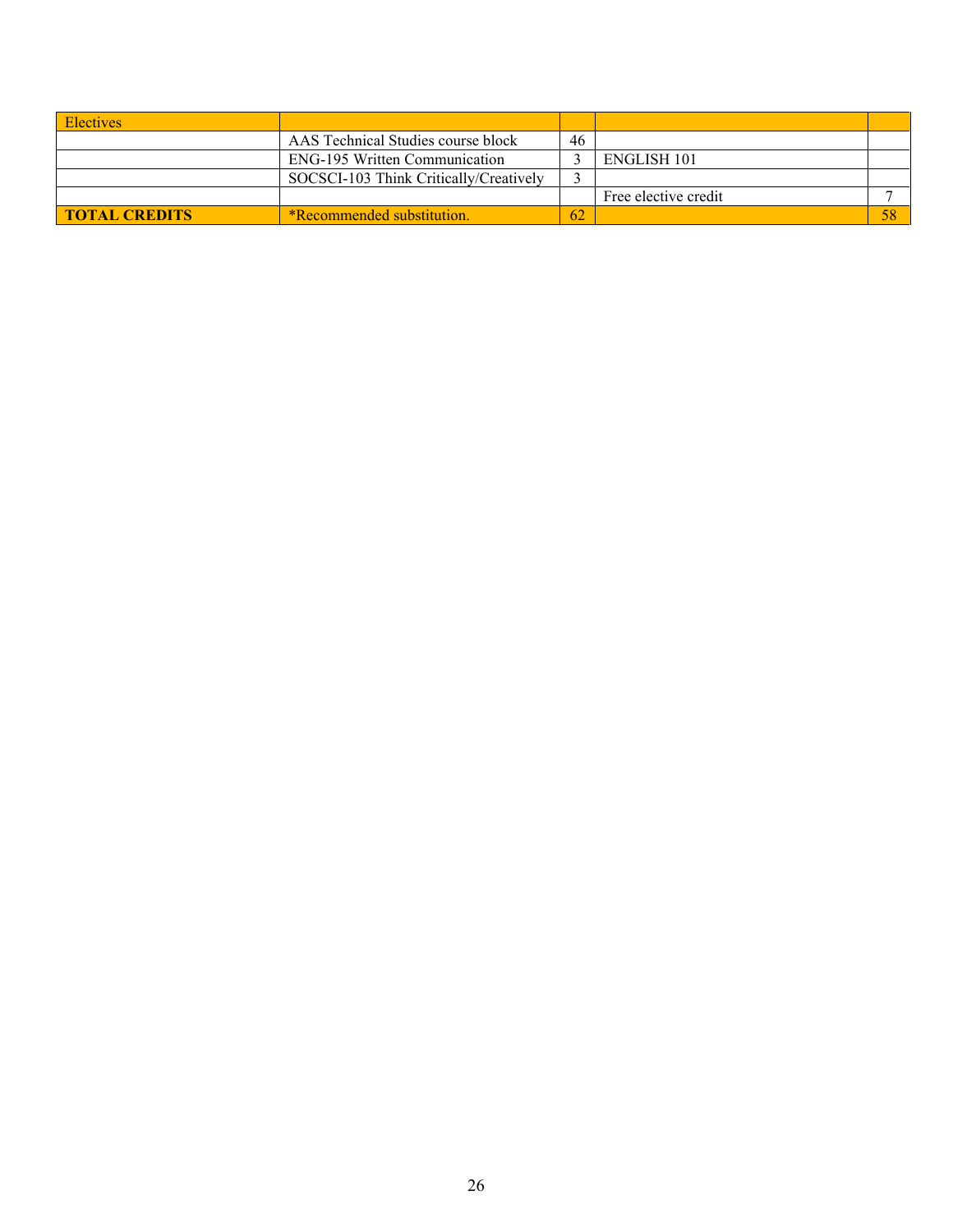### **Appendix A.12: Program-to-Program Transfer Table**

## **Milwaukee Area Technical College (MATC) Healthcare Pathway AAS Registered Nursing (10-543-1) to The Board of Regents of the University of Wisconsin System on behalf of University of Wisconsin-Milwaukee (UWM) College of Health Sciences BS Biomedical Sciences: Health Science Completion**

The following table outlines a typical transfer scenario, showing how the associate degree curriculum applies to the bachelor's degree and which requirements remain to complete at UWM. To maximize credit transfer, some substitutions may be identified. While every effort is made to maximize credit transfer, lack of alignment between degree programs and levels of instruction may require students to exceed 120 credits to meet all graduation requirements. Transfer results will differ based on individual students' transcripts.

NOTE: The Health Science Completion BS does not lead to BSN status.

| <b>Degree Requirement</b>           | <b>MATC Coursework</b>               | $\mathbf{C}$ r | <b>UWM Coursework</b>               | $\mathbf{C}$ r              |
|-------------------------------------|--------------------------------------|----------------|-------------------------------------|-----------------------------|
| <b>GER Requirements</b>             | See Appendix B for WCTC courses that |                |                                     |                             |
|                                     | fulfill GERs                         |                |                                     |                             |
| Oral and Written Comm-Part A        |                                      |                | ENGLISH 102 or placement            | 3                           |
| Oral and Written Comm-Part B        |                                      |                | ENGLISH 206 or 207 (see major)      | $\overline{\phantom{a}}$    |
| Quantitative Literacy-Part A        |                                      |                | Approved math course or placement   | $\overline{3}$              |
| <b>Ouantitative Literacy-Part B</b> |                                      |                | KIN 270 (see major)                 | $-$                         |
| Foreign Language                    |                                      |                | 2 years HS (or 2 semesters college) | $\mathcal{L}_{\mathcal{F}}$ |
| Art                                 |                                      |                | Various courses (see Appendix B)    | 3                           |
| Humanities (6 credits)              |                                      |                | Various courses (see Appendix B)    | 3                           |
|                                     |                                      |                | Various courses (see Appendix B)    | 3                           |
| Natural Science (6 credits)         |                                      |                | Met by BMS 205 in major             | $- -$                       |
| (including one lab)                 | BIOSCI-179 Adv Anatomy & Physiology  | $\overline{4}$ | BIO SCI 203 (if BIOSCI-177 taken)   |                             |
| Social Science (6 credits)          | PSYCH-199 Psych of Human Relations   | 3              |                                     |                             |
|                                     | SOCSCI-172 Intro Diversity Studies   | $-$            | SOCIOL 224 (meets BMS 245 in major) |                             |
| <b>Cultural Diversity</b>           | Met by SOCSCI-172                    | $\overline{a}$ |                                     |                             |
| <b>Major Requirements</b>           |                                      |                |                                     |                             |
| Healthcare Delivery in US           |                                      |                | <b>HS 102</b>                       | 3                           |
| Lead Healthcare Professionals       |                                      |                | <b>HCA 220</b>                      | 3                           |
| Health Sciences Writing or          |                                      |                | <b>ENGLISH 207</b>                  | 3                           |
| <b>Technical Writing</b>            |                                      |                | <b>ENGLISH 206</b>                  |                             |
| Intro Diagnostic Medicine           |                                      |                | <b>BMS 205</b>                      | $\overline{3}$              |
| Client Diversity in Health Sci      | SOCSCI-172 Intro Diversity Studies   | 3              | <b>BMS 245</b>                      |                             |
| Intro Complementary &               |                                      |                |                                     |                             |
| Integrative Health Approaches       |                                      |                | <b>BMS 260</b>                      | 3                           |
| <b>Stats in Health Professions</b>  |                                      |                | <b>KIN 270</b>                      | $\overline{\mathbf{3}}$     |
| Disability: Society & Person        |                                      |                | THERREC 202                         | 3                           |
| <b>Adv Health Sciences</b>          |                                      |                |                                     |                             |
| Law HC Consumers/Profs              |                                      |                | <b>HS 311</b>                       | 3                           |
| Ethics/Values in Health/Fitness     |                                      |                | <b>KIN 400</b>                      | $\overline{3}$              |
| Human Pathophys: Fund               |                                      |                | <b>BMS 301</b>                      |                             |
| Human Pathophys: Org Sys I          |                                      |                | <b>BMS 302</b>                      |                             |
| Human Pathophys: Org Sys II         |                                      |                | <b>BMS 303</b>                      |                             |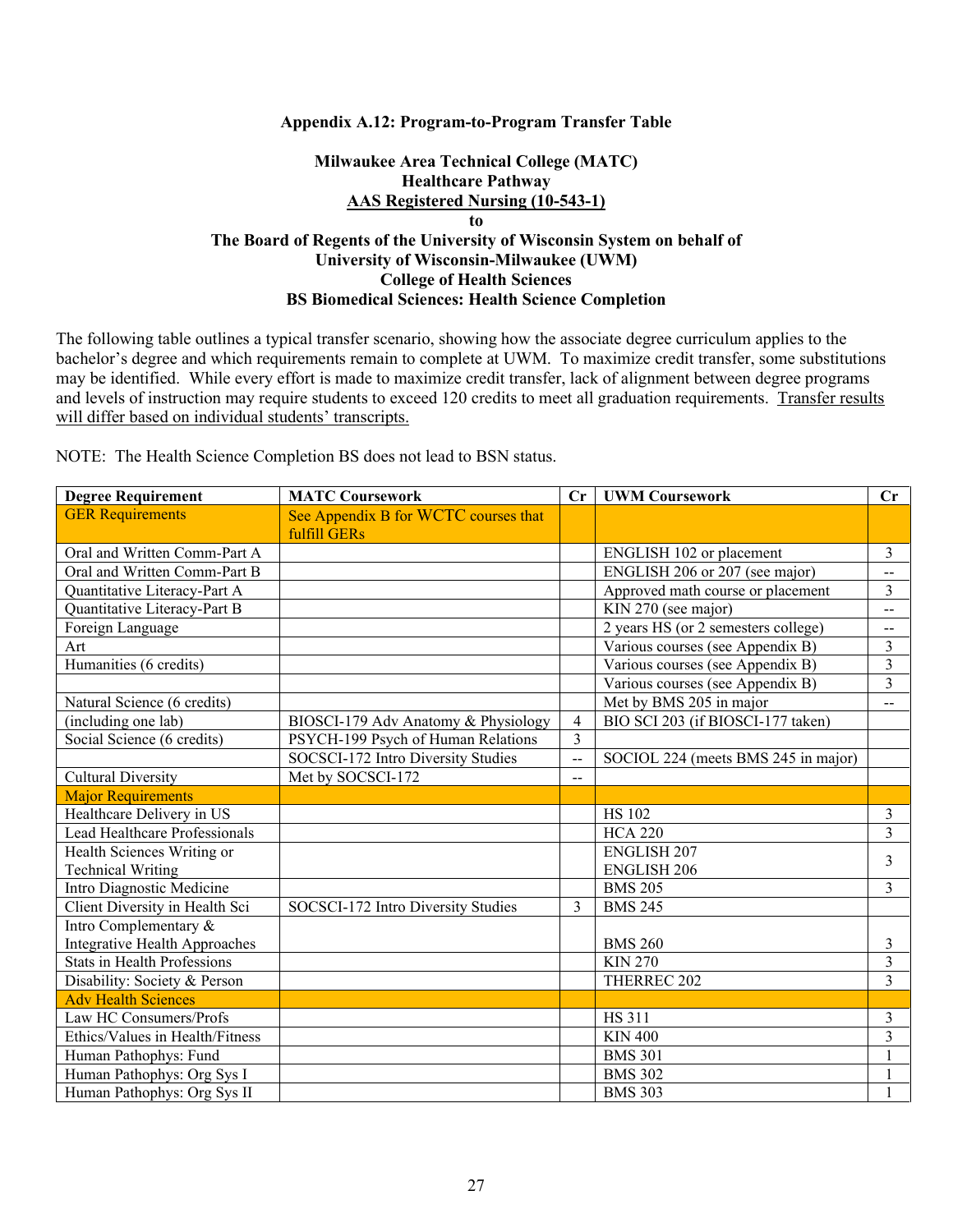| Teamwork in Health Professions  |                                      |    | <b>BMS 433</b>                    |    |
|---------------------------------|--------------------------------------|----|-----------------------------------|----|
| Professional Dvlp in Health Sci |                                      |    | <b>BMS 434</b>                    |    |
| Inclusive/Disability Prgm Comm  |                                      |    | THERREC 303                       |    |
| <b>Electives</b>                |                                      |    |                                   |    |
|                                 | AAS Technical Studies course block   | 38 |                                   |    |
|                                 | <b>ENG-195 Written Communication</b> |    | <b>ENGLISH 101</b>                |    |
|                                 | BIOSCI-177 Gen Anatomy & Physiology  | 4  | BIO SCI 202 (if BIOSCI-179 taken) |    |
|                                 | BIOSCI-197 Microbiology              | 4  | <b>BIO SCI 101</b>                |    |
|                                 | CHEM-186 Introductory Biochemistry   | 4  | <b>CHEM 103</b>                   |    |
|                                 | ENG-196 Oral/Interpersonal Comm      |    | <b>COMMUN 105</b>                 |    |
| <b>TOTAL CREDITS</b>            | *Recommended substitution.           | 66 |                                   | 54 |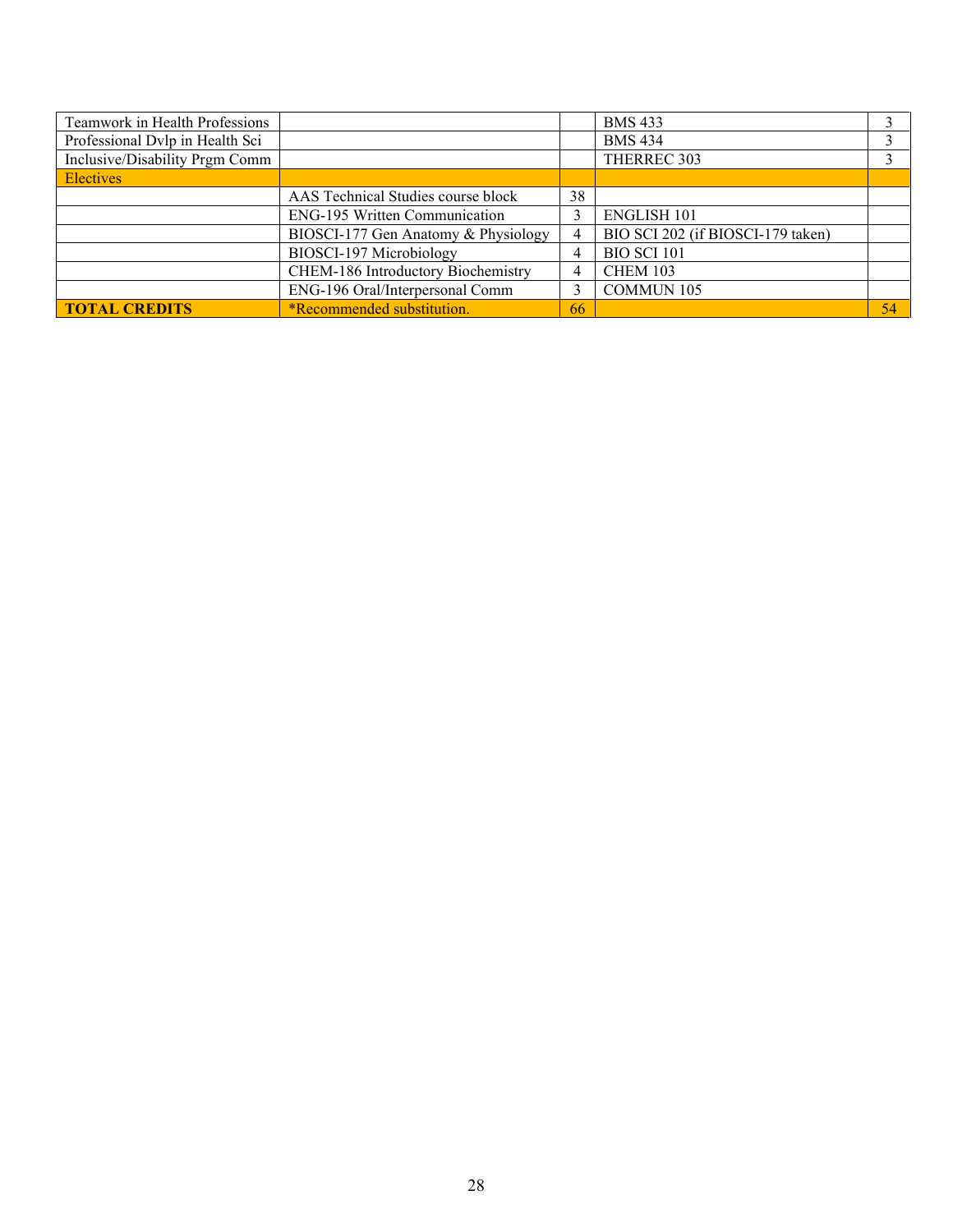#### **Appendix A.13: Program-to-Program Transfer Table**

## **Milwaukee Area Technical College (MATC) Healthcare Pathway AAS Respiratory Therapist (10-515-1) to The Board of Regents of the University of Wisconsin System on behalf of University of Wisconsin-Milwaukee (UWM) College of Health Sciences BS Biomedical Sciences: Health Science Completion**

| <b>Degree Requirement</b>            | <b>MATC Coursework</b>               |                | <b>UWM Coursework</b>               |                          |
|--------------------------------------|--------------------------------------|----------------|-------------------------------------|--------------------------|
| <b>GER Requirements</b>              | See Appendix B for WCTC courses that |                |                                     |                          |
|                                      | fulfill GERs                         |                |                                     |                          |
| Oral and Written Comm-Part A         |                                      |                | ENGLISH 102 or placement            | $\mathfrak{Z}$           |
| Oral and Written Comm-Part B         |                                      |                | ENGLISH 206 or 207 (see major)      | $\overline{\phantom{a}}$ |
| Quantitative Literacy-Part A         |                                      |                | Approved math course or placement   | 3                        |
| Quantitative Literacy-Part B         |                                      |                | KIN 270 (see major)                 | $\overline{\phantom{a}}$ |
| Foreign Language                     |                                      |                | 2 years HS (or 2 semesters college) | $\overline{\phantom{a}}$ |
| Art                                  |                                      |                | Various courses (see Appendix B)    | $\overline{3}$           |
| Humanities (6 credits)               |                                      |                | Various courses (see Appendix B)    | $\overline{3}$           |
|                                      |                                      |                | Various courses (see Appendix B)    | $\overline{\mathbf{3}}$  |
| Natural Science (6 credits)          |                                      |                | Met by BMS 205 in major             | $\overline{\phantom{a}}$ |
| (including one lab)                  | BIOSCI-197 Microbiology              | $\overline{4}$ | <b>BIO SCI 101</b>                  |                          |
| Social Science (6 credits)           | PSYCH-199 Psych of Human Relations   | $\overline{3}$ |                                     |                          |
|                                      | SOCSCI-172 Intro Diversity Studies   | $\rightarrow$  | SOCIOL 224 (meets BMS 245 in major) |                          |
| <b>Cultural Diversity</b>            | Met by SOCSCI-172                    | $-$            |                                     |                          |
| <b>Major Requirements</b>            |                                      |                |                                     |                          |
| Healthcare Delivery in US            |                                      |                | <b>HS 102</b>                       | $\mathfrak{Z}$           |
| Lead Healthcare Professionals        |                                      |                | <b>HCA 220</b>                      | $\overline{3}$           |
| Health Sciences Writing or           |                                      |                | <b>ENGLISH 207</b>                  | 3                        |
| <b>Technical Writing</b>             |                                      |                | <b>ENGLISH 206</b>                  |                          |
| Intro Diagnostic Medicine            |                                      |                | <b>BMS 205</b>                      | $\overline{3}$           |
| Client Diversity in Health Sci       | SOCSCI-172 Intro Diversity Studies   | 3              | <b>BMS 245</b>                      |                          |
| Intro Complementary &                |                                      |                |                                     |                          |
| <b>Integrative Health Approaches</b> |                                      |                | <b>BMS 260</b>                      | 3                        |
| <b>Stats in Health Professions</b>   |                                      |                | <b>KIN 270</b>                      | $\overline{3}$           |
| Disability: Society & Person         |                                      |                | THERREC 202                         | $\overline{3}$           |
| <b>Adv Health Sciences</b>           |                                      |                |                                     |                          |
| Law HC Consumers/Profs               |                                      |                | <b>HS 311</b>                       | 3                        |
| Ethics/Values in Health/Fitness      |                                      |                | <b>KIN 400</b>                      | $\overline{\mathbf{3}}$  |
| Human Pathophys: Fund                |                                      |                | <b>BMS 301</b>                      | 1                        |
| Human Pathophys: Org Sys I           |                                      |                | <b>BMS 302</b>                      | $\mathbf{1}$             |
| Human Pathophys: Org Sys II          |                                      |                | <b>BMS 303</b>                      | $\mathbf{1}$             |
| Teamwork in Health Professions       |                                      |                | <b>BMS 433</b>                      | $\mathfrak{Z}$           |
| Professional Dvlp in Health Sci      |                                      |                | <b>BMS 434</b>                      | $\mathfrak{Z}$           |
| Inclusive/Disability Prgm Comm       |                                      |                | THERREC 303                         | $\overline{3}$           |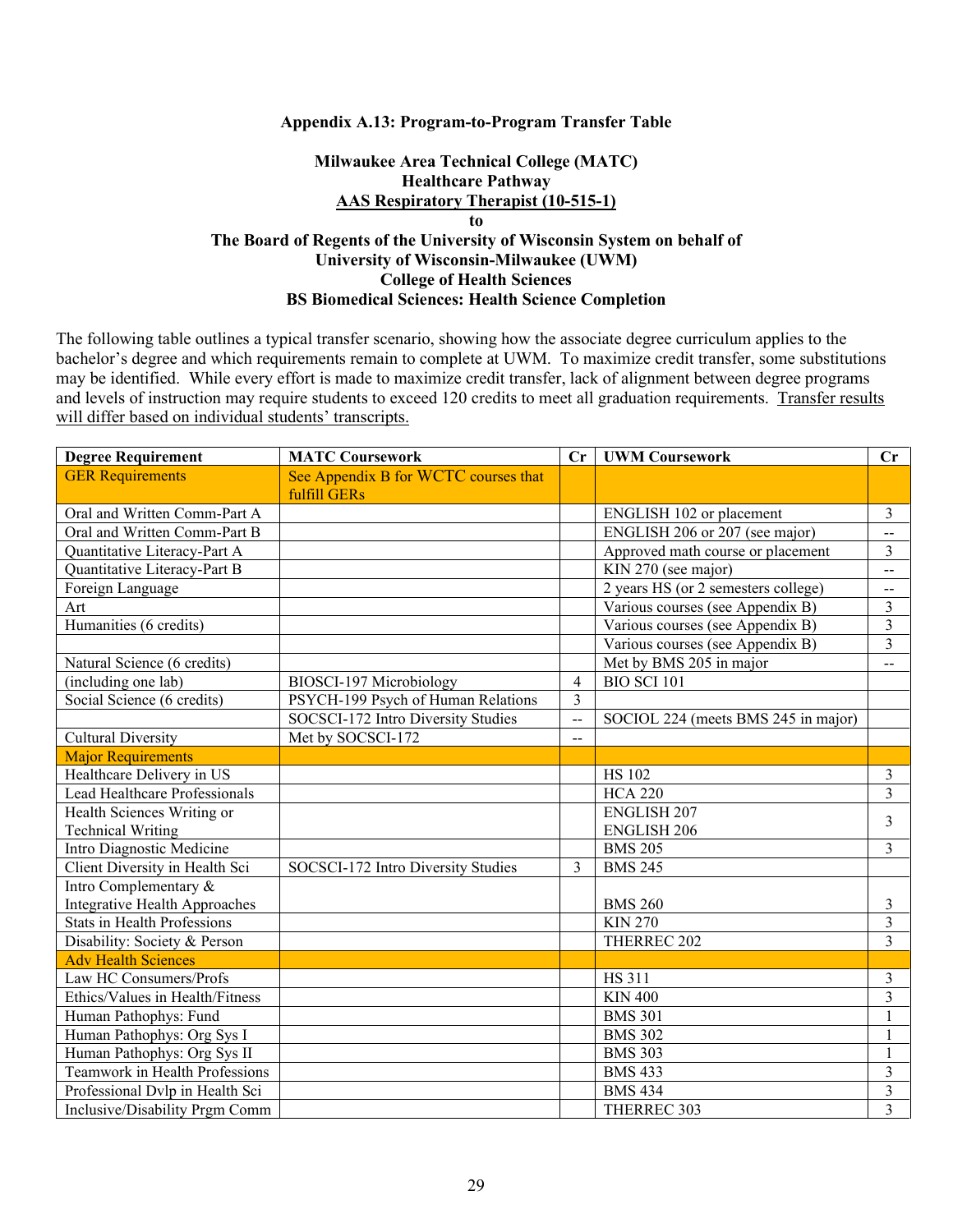| <b>Electives</b>     |                                          |    |                      |  |
|----------------------|------------------------------------------|----|----------------------|--|
|                      | AAS Technical Studies course block<br>44 |    |                      |  |
|                      | <b>ENG-195 Written Communication</b>     |    | <b>ENGLISH 101</b>   |  |
|                      | BIOSCI-177 Gen Anatomy & Physiology      | 4  |                      |  |
|                      | ENG-196 Oral/Interpersonal Comm          |    | <b>COMMUN 105</b>    |  |
|                      |                                          |    | Free elective credit |  |
| <b>TOTAL CREDITS</b> | <b>*Recommended substitution.</b>        | 64 |                      |  |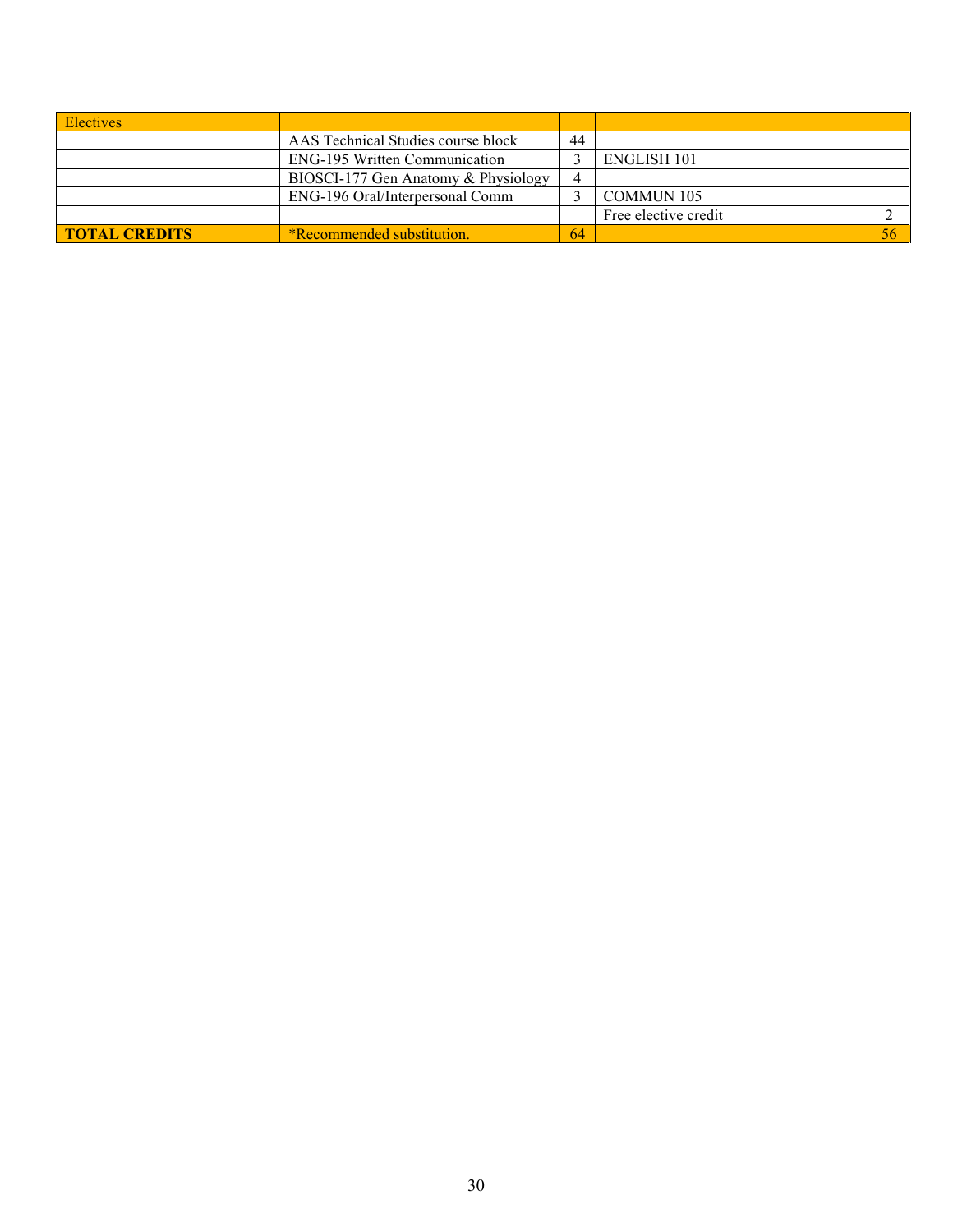#### **Appendix A.14: Program-to-Program Transfer Table**

## **Milwaukee Area Technical College (MATC) Healthcare Pathway AAS Surgical Technology (10-512-1) to The Board of Regents of the University of Wisconsin System on behalf of University of Wisconsin-Milwaukee (UWM) College of Health Sciences BS Biomedical Sciences: Health Science Completion**

| <b>Degree Requirement</b>          | <b>MATC Coursework</b>                               |                          | Cr<br><b>UWM Coursework</b>         | Cr                       |
|------------------------------------|------------------------------------------------------|--------------------------|-------------------------------------|--------------------------|
| <b>GER Requirements</b>            | See Appendix B for WCTC courses that<br>fulfill GERs |                          |                                     |                          |
| Oral and Written Comm-Part A       | Met w/ C or better in ENG-197 below                  |                          |                                     |                          |
| Oral and Written Comm-Part B       | <b>ENG-197 Technical Reporting</b>                   | $\sim$<br>$\overline{a}$ | ENGLISH 206 (see major)             |                          |
| Quantitative Literacy-Part A       |                                                      |                          | Approved math course or placement   | $\mathfrak{Z}$           |
| Quantitative Literacy-Part B       |                                                      |                          | KIN 270 (see major)                 | $\overline{a}$           |
| Foreign Language                   |                                                      |                          | 2 years HS (or 2 semesters college) | $\overline{\phantom{m}}$ |
| Art                                |                                                      |                          | Various courses (see Appendix B)    | $\overline{3}$           |
| Humanities (6 credits)             |                                                      |                          | Various courses (see Appendix B)    | $\overline{3}$           |
|                                    |                                                      |                          | Various courses (see Appendix B)    | 3                        |
| Natural Science (6 credits)        |                                                      |                          | Met by BMS 205 in major             | $\overline{\phantom{m}}$ |
| (including one lab)                | BIOSCI-197 Microbiology                              | $\overline{4}$           | <b>BIO SCI 101</b>                  |                          |
| Social Science (6 credits)         | PSYCH-199 Psych of Human Relations                   | $\overline{3}$           |                                     |                          |
|                                    | SOCSCI-172 Intro Diversity Studies                   | $\rightarrow$            | SOCIOL 224 (meets BMS 245 in major) |                          |
| <b>Cultural Diversity</b>          | Met by SOCSCI-172                                    | $\overline{a}$           |                                     |                          |
| <b>Major Requirements</b>          |                                                      |                          |                                     |                          |
| Healthcare Delivery in US          |                                                      |                          | <b>HS 102</b>                       | $\mathfrak{Z}$           |
| Lead Healthcare Professionals      |                                                      |                          | <b>HCA 220</b>                      | $\overline{3}$           |
| Health Sciences Writing or         |                                                      |                          | <b>ENGLISH 207</b>                  |                          |
| <b>Technical Writing</b>           | <b>ENG-197 Technical Reporting</b>                   | 3                        | <b>ENGLISH 206</b>                  |                          |
| Intro Diagnostic Medicine          |                                                      |                          | <b>BMS 205</b>                      | $\overline{3}$           |
| Client Diversity in Health Sci     | SOCSCI-172 Intro Diversity Studies                   | $\mathcal{E}$            | <b>BMS 245</b>                      |                          |
| Intro Complementary &              |                                                      |                          |                                     |                          |
| Integrative Health Approaches      |                                                      |                          | <b>BMS 260</b>                      | $\mathfrak{Z}$           |
| <b>Stats in Health Professions</b> |                                                      |                          | <b>KIN 270</b>                      | $\overline{3}$           |
| Disability: Society & Person       |                                                      |                          | THERREC 202                         | $\overline{3}$           |
| <b>Adv Health Sciences</b>         |                                                      |                          |                                     |                          |
| Law HC Consumers/Profs             |                                                      |                          | <b>HS 311</b>                       | $\mathfrak{Z}$           |
| Ethics/Values in Health/Fitness    |                                                      |                          | <b>KIN 400</b>                      | $\overline{\mathbf{3}}$  |
| Human Pathophys: Fund              |                                                      |                          | <b>BMS 301</b>                      | 1                        |
| Human Pathophys: Org Sys I         |                                                      |                          | <b>BMS 302</b>                      | 1                        |
| Human Pathophys: Org Sys II        |                                                      |                          | <b>BMS 303</b>                      | $\mathbf{1}$             |
| Teamwork in Health Professions     |                                                      |                          | <b>BMS 433</b>                      | $\mathfrak{Z}$           |
| Professional Dvlp in Health Sci    |                                                      |                          | <b>BMS 434</b>                      | 3                        |
| Inclusive/Disability Prgm Comm     |                                                      |                          | THERREC 303                         | $\overline{3}$           |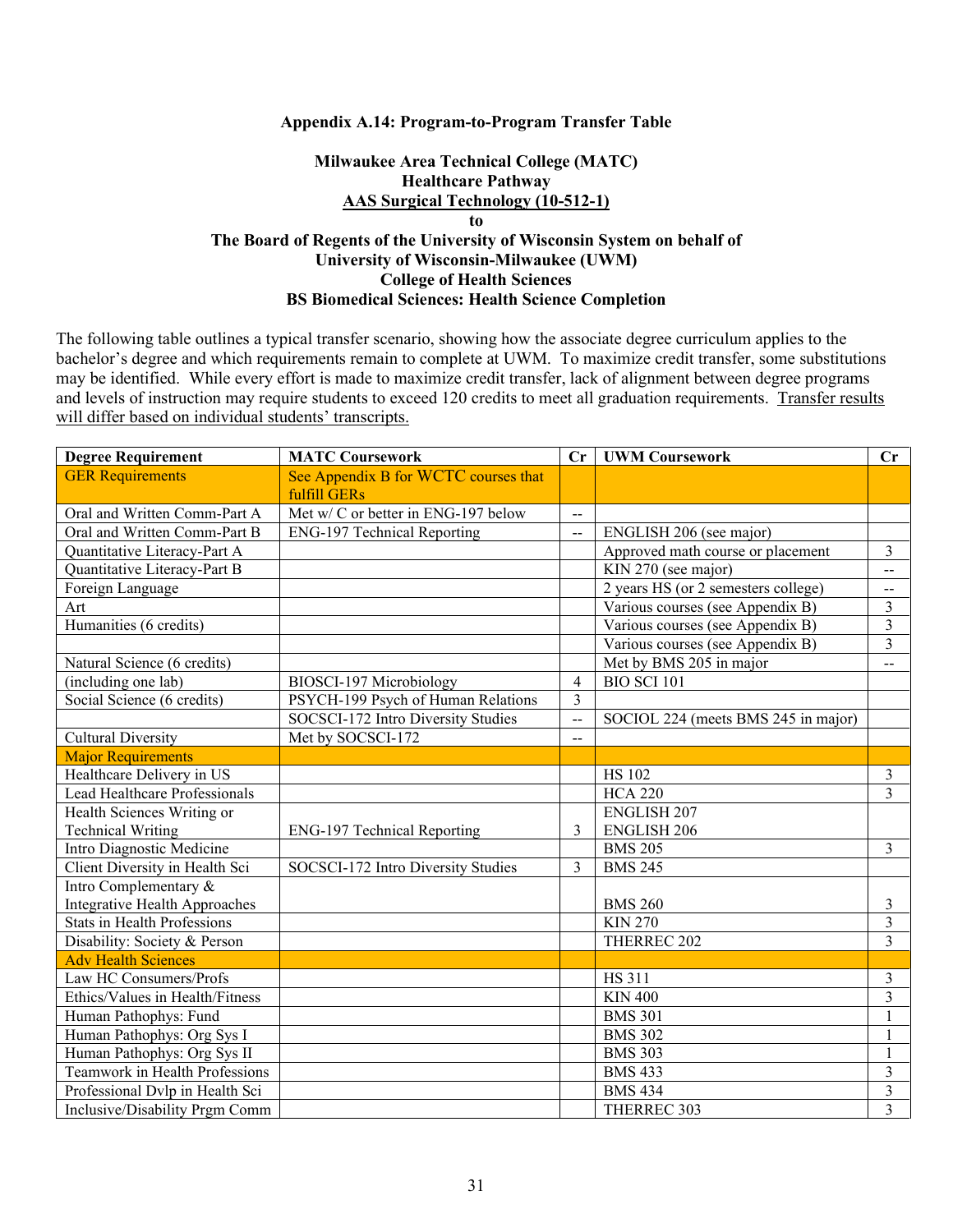| <b>Electives</b>     |                                          |    |                                  |    |
|----------------------|------------------------------------------|----|----------------------------------|----|
|                      | AAS Technical Studies course block<br>38 |    |                                  |    |
|                      | <b>ENG-195 Written Communication</b>     |    | <b>ENGLISH 101</b>               |    |
|                      | BIOSCI-177 Gen Anatomy & Physiology      |    | BIOSCI 202 (if BIOSCI-179 taken) |    |
|                      | BIOSCI-179 Adv Anatomy & Physiology      |    | BIOSCI 203 (if BIOSCI-177 taken) |    |
|                      | HEALTH-101 Medical Terminology           |    | <b>HS 222</b>                    |    |
|                      |                                          |    | Free elective credit             |    |
| <b>TOTAL CREDITS</b> | *Recommended substitution.               | 65 |                                  | 55 |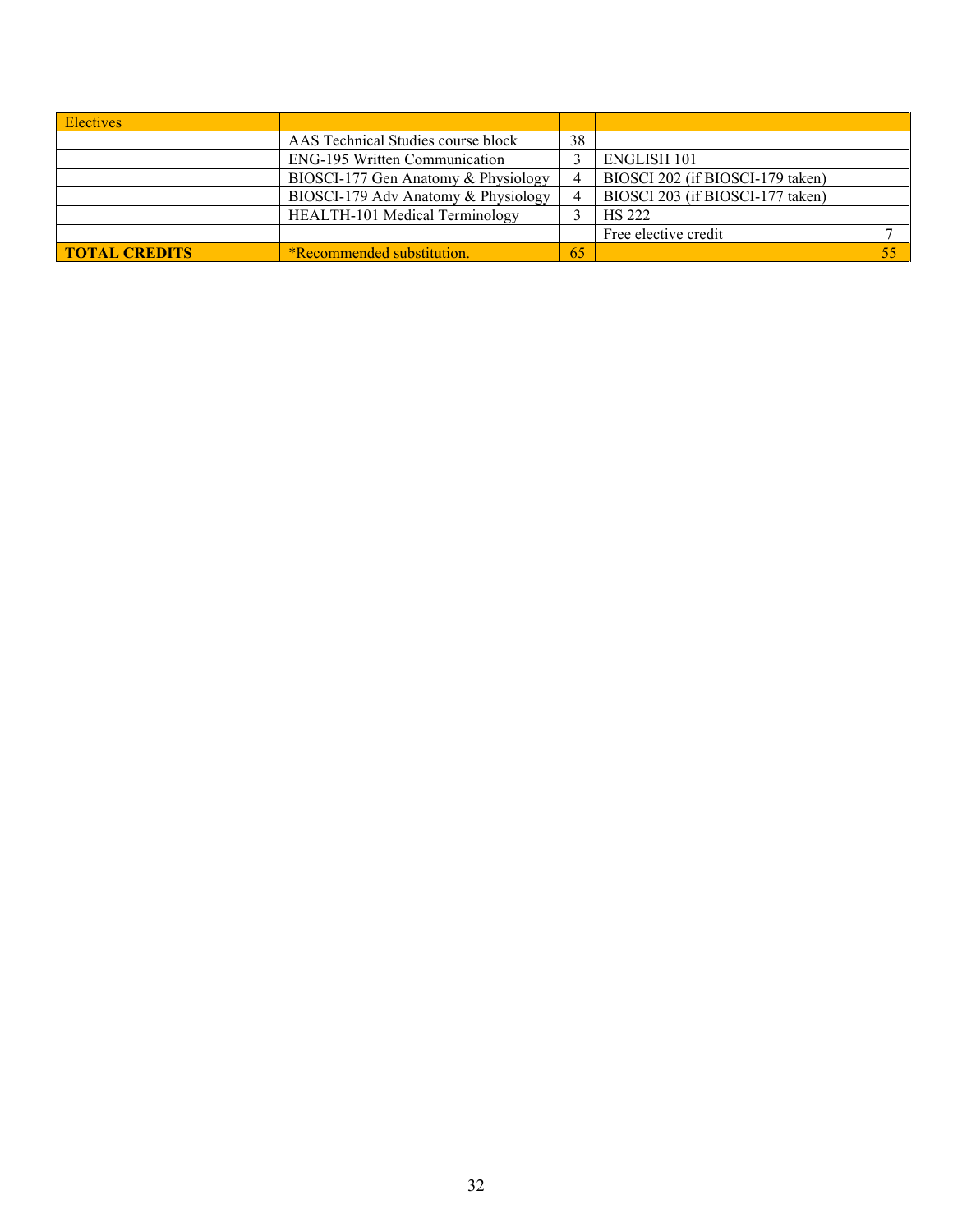### **Appendix B: University General Education Requirements (GER)**

## **Milwaukee Area Technical College (MATC) Healthcare Pathway AAS Degrees to The Board of Regents of the University of Wisconsin System on behalf of University of Wisconsin-Milwaukee (UWM) College of Health Sciences**

#### **BS Biomedical Sciences: Health Science Completion**

General Education Requirements (GER) give structure to each student's education while providing the student the greatest possible freedom to design an individual academic program. These requirements include two major categories: **competency** and **distribution**.

**Competency** requirements are designed to assure proficiency in oral and written communication (OWC Parts A & B), quantitative literacy (QL Parts A & B), & foreign languages.

**Distribution** requirements are designed to provide students with a broad body of knowledge in the areas of the arts, humanities, natural sciences, and social sciences as a foundation for specialization.

The table below outlines the University of Wisconsin-Milwaukee's GER requirements. Note that College of Letters and Science majors must complete GER coursework beyond what is listed here. Some programs/majors will require specific coursework for certain competency and distribution requirements. Consult with an advisor early in your academic career to ensure that you choose the best coursework for your intended program of study.

| <b>GER Category</b>              | Min. Credits   | <b>Fulfilled by</b>                                                       |
|----------------------------------|----------------|---------------------------------------------------------------------------|
| <b>Competency Requirements</b>   |                |                                                                           |
| OWC-A                            | $0 - 3$        | 1. C or higher in ENGLISH 102 or equivalent                               |
|                                  |                | 2. An appropriate placement score or recognized test credit               |
| OWC-B                            | $\overline{3}$ | An approved advanced course with a significant written or oral            |
|                                  |                | communication component.                                                  |
| QL-A                             | $0 - 3$        | 1. C or higher on approved math coursework at UWM or in transfer          |
|                                  |                | 2. An appropriate placement score or recognized test credit               |
| $QL-B$                           | $\overline{3}$ | An approved course as determined by the major. QL Part B courses          |
|                                  |                | make significant use of quantitative tools in the context of other course |
|                                  |                | material.                                                                 |
| Foreign Language                 | $0-6$          | 1. Successfully passing two consecutive years of high school-level        |
|                                  |                | instruction in a single foreign language,                                 |
|                                  |                | 2. Successfully passing two consecutive semesters of college-level        |
|                                  |                | instruction in a single foreign language, or                              |
|                                  |                | 3. Demonstrating foreign language ability equivalent to two semesters of  |
|                                  |                | a single foreign language by earning a satisfactory score on an           |
|                                  |                | approved placement, proficiency, departmental, or other examination.      |
| <b>Distribution Requirements</b> |                |                                                                           |
| Arts                             | 3              | A course in the history, philosophy, theory, or practice of the creative  |
|                                  |                | and interpretive arts.                                                    |
| Humanities                       | 6              | Two courses that address questions, issues, and concepts basic to the     |
|                                  |                | formation of character and the establishment of values in a human         |
|                                  |                | context. Common subject areas include art history, history, language      |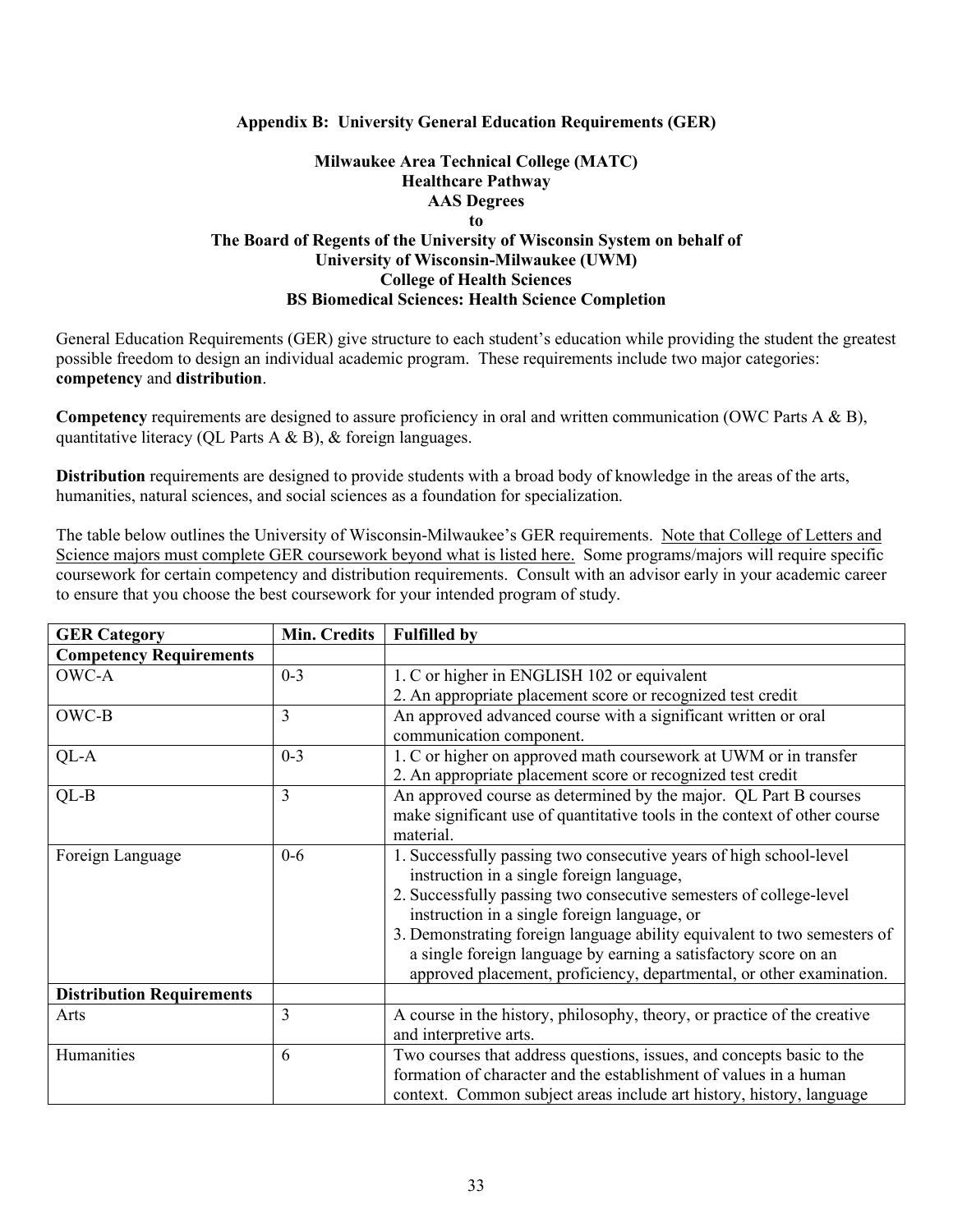|                           |         | and literature, philosophy, religious studies, and film and media studies. |
|---------------------------|---------|----------------------------------------------------------------------------|
| Natural Sciences          |         | At least two courses; one must include laboratory or field experience      |
|                           |         | illustrating the generation and testing of data and the application of     |
|                           |         | concepts and knowledge to the solution of problems.                        |
| Social Sciences           |         | Two courses dealing with the study of human behavior, human cultural       |
|                           |         | and physical variation and evolution, and the organization, development,   |
|                           |         | and consequences of human activity, both past and present.                 |
| <b>Cultural Diversity</b> | $0 - 3$ | As part of the distribution requirements, one course must pertain to the   |
|                           |         | study of the life experiences of African Americans, Latino/Hispanic        |
|                           |         | Americans, American Indians, or Asian Americans.                           |

## **Milwaukee Area Technical College GER Transfer Courses**

The following list can be consulted to find MATC courses that meet UWM GER requirements. This list is not meant to be exhaustive. There may be additional MATC courses that are transferrable as GER equivalents. Please consult with an advisor; both Transferology (www.transferology.com) and the Transfer Equivalency Database (TED) (ted.uwm.edu) offer searchable databases that indicate GER status.

Competency—OWC-A:

ENG-202 English 2

Competency—OWC-B:

Competency—QL-A:

MATH-135 Quantitative Reasoning MATH-197 College Algebra & Trig w/ Apps MATH-200 Intermediate Algebra

Competency—QL-B:

BADM-104 Business Statistics MATH-189 Introductory Statistics

ENG-197 Technical Reporting ENG-208 Technical Communications

MATH-201 College Algebra MATH-206 Contemporary Applications of Math MATH-230 College Algebra & Trig

MATH-260 Basic Statistics

#### Competency—Foreign Language:

*College coursework in a foreign language through the second semester.*

Distribution—Arts:

ART-201 Understanding Art ENG-207 Creative Writing

Distribution—Humanities:

ENG-213 American Literature to 1865 ENG-214 American Literature since 1865 ENG-215 Contemporary Literature ENG-218 African-American Literature 1

MUSIC-205 Music Appreciation SPEECH-212 Intro to Theater

ENG-219 African-American Literature 2 ENG-220 Native American Literature ENG-221 Native American Women in Literature ENG-222 Images of Women in Literature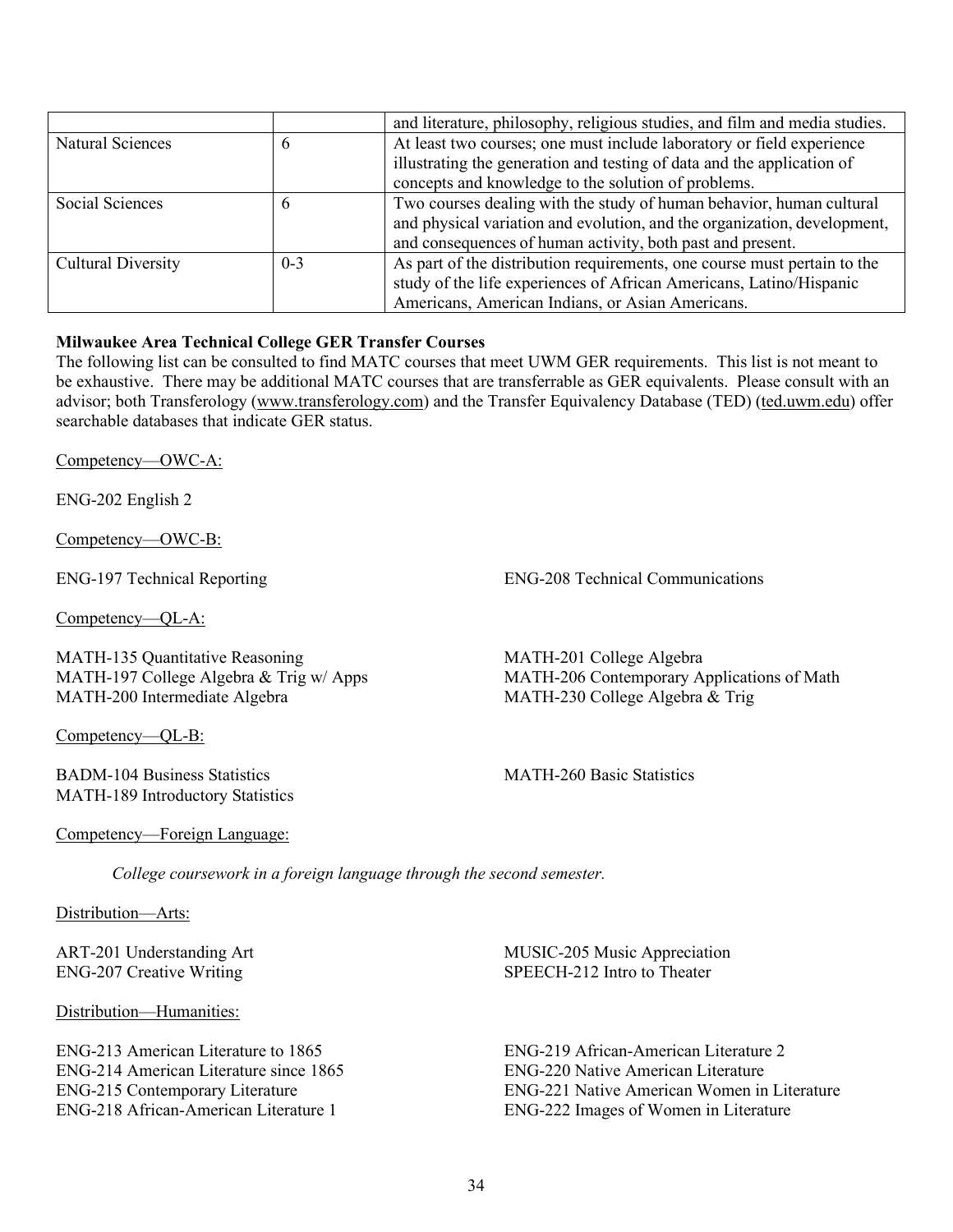ENG-223 Afr-Am Lit by/about Black Women ENG-224 Intro to US Latino Literature ENG-235 Utopian & Science Fiction Lit ENG-240 Intro Modern Cinema HIST-203 Western Civ to Napoleon HIST-204 Western Civ from Napoleon HIST-210 Women in American History HIST-214 African-American History 1

### Distribution—Natural Sciences (+ indicates lab credit):

BIOSCI-177 General Anatomy & Physiology+ BIOSCI-179 Adv Anatomy & Physiology+ BIOSCI-189 Basic Anatomy BIOSCI-197 Microbiology+ BIOSCI-202 Anatomy & Physiology 2+ BIOSCI-220 Intro to Nutritional Science BIOSCI-230 Intro to Nutrition Lab+ BIOSCI-236 Principles of Biology+ BIOSCI-257 Biology I+ BIOSCI-258 Biology II+ CHEM-186 Intro Biochemistry+ CHEM-207 General Chemistry+ CHEM-208 Survey of Biochemistry+ CHEM-211 Chemistry 1+ CHEM-212 Chemistry 2+ GEOSCI-232 Earth Science

#### Distribution—Social Sciences:

BADM-134 Intro to Business ECON-195 Economics ECON-201 Prin of Microeconomics ECON-202 Prin of Macroeconomics ECON-215 Economics of Discrimination ECON-223 Ecological Economics HIST-211 America through 1877 HIST-212 America since 1877 HIST-216 History American Minorities HIST-217 Contemporary Civil Rights HIST-218 Native American History/Culture HIST-219 Wisconsin Indians-Past-Present HIST-231 Latin American History HIST-236 History of Vietnam War Years POLICE-900 Intro to Criminal Justice PSYCH-159 Abnormal Psychology PSYCH-188 Developmental Psychology PSYCH-199 Psychology of Human Relations PSYCH-231 Introductory Psychology PSYCH-232 Abnormal Psychology PSYCH-233 Social Psychology

HIST-215 African-American History 2 HIST-228 World History to 1500 HIST-229 World History from 1500 SOCSCI-149 Ethics for Professions SOCSCI-200 Intro to Ethical Issues SOCSCI-250 Intro to Philosophy SPEECH-201 Elements of Speech SPEECH-206 Intercultural Communications

GEOSCI-233 Environmental Science GEOSCI-234 Earth Sciences Lab+ GEOSCI-243 Weather Fundamentals GEOSCI-244 Weather Fundamentals Lab+ GEOSCI-245 General Geology+ GEOSCI-246 Climate Change Fundamentals HORT-159 Survey of Herbaceous Plants MATH-205 Finite Mathematics MATH-231 Analytic Geometry & Calculus 1 PHYS-139 Survey of Physics PHYS-221 College Physics 1+ PHYS-222 College Physics 2+ PHYS-225 Introductory Astronomy PHYS-226 Observational Astronomy+ PHYS-274 Calculus-Based Physics 1+ PHYS-275 Calculus-Based Physics 2+

PSYCH-237 Child Psychology PSYCH-238 Life-Span Psychology SOCSCI-172 Intro Diversity Studies SOCSCI-197 Contemporary American Society SOCSCI-203 Intro Sociology SOCSCI-204 Marriage & Family SOCSCI-206 Intro Cultural Anthropology SOCSCI-207 Intro Criminology SOCSCI-208 Global Cultures/Politics SOCSCI-209 Sociology of Religion SOCSCI-210 Death & Dying SOCSCI-211 Intro to Women's Studies SOCSCI-214 Gender & Society SOCSCI-217 Valuing Diversity SOCSCI-221 American National Government SOCSCI-222 American State/Local Government SOCSCI-236 Juvenile Delinquency SOCSCI-242 African-American Social Thought SOCSCI-246 Human Sexuality SPEECH-203 Interpersonal Communication